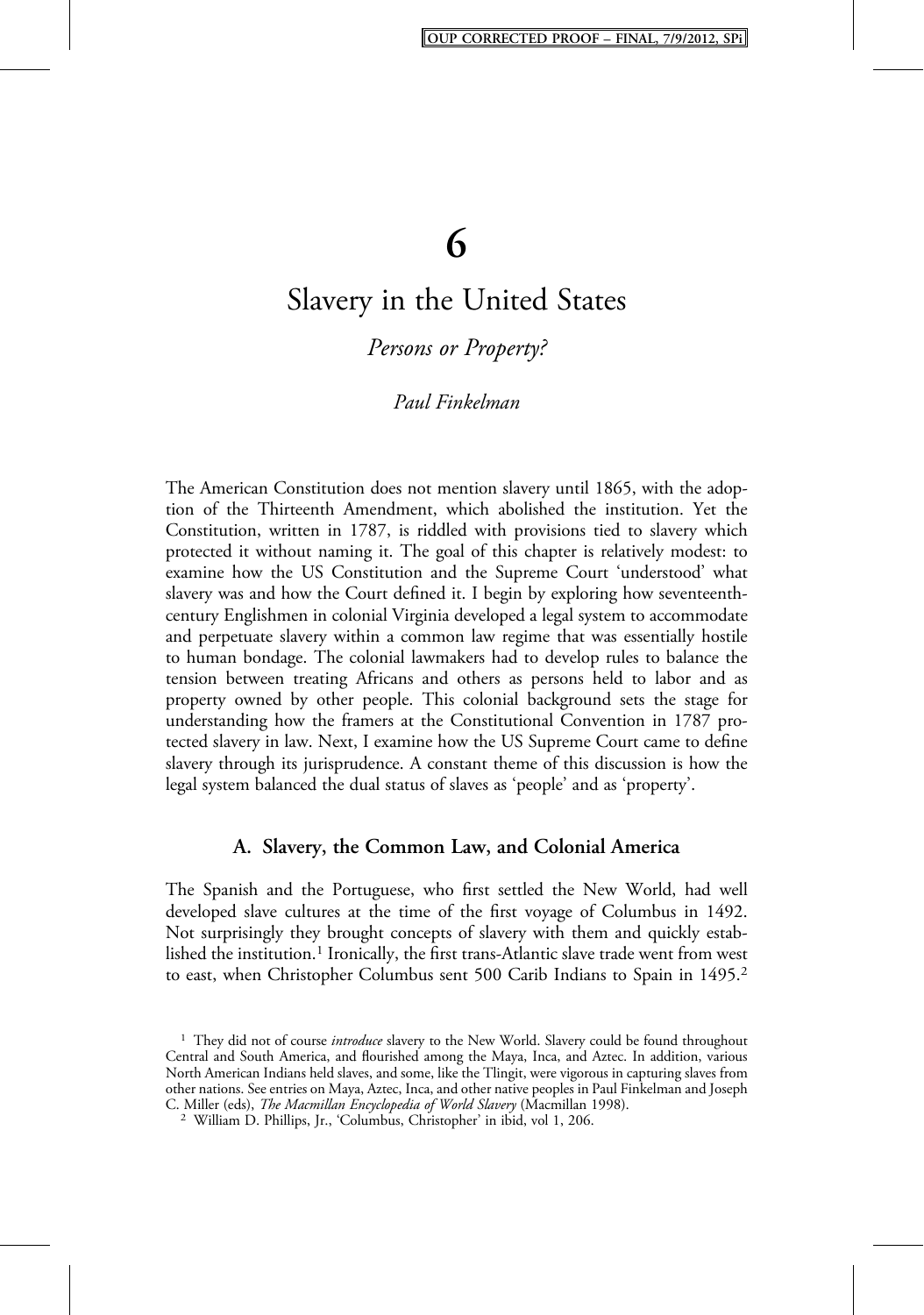#### OUP CORRECTED PROOF – FINAL, 7/9/2012, SPi

#### 106 The American Experience: Blurred Boundaries of Slavery

Spaniards already held Turks, Arabs, Africans, and others as slaves, and would initially enslave Indians in the New World. When the Indians died off in large numbers due to disease, overwork, and brutality, the Spanish brought Africans into their new colonies.

In addition to experience with slaveholding, the Spanish and Portuguese legal culture, based on Roman law, allowed for the quick creation of not only slaveholding, but of a system of slavery.<sup>3</sup> Roman law defined slavery as 'an institution of the law of nations by which ...a person is subjected to the dominion of another'. <sup>4</sup> According to Justinian, 'the principal distinction in the law of persons is that all men are either free or slaves—there is no third, intermediate, category in Roman law'. 5

At the beginning of the sixteenth century, slavery as an institution did not exist in France,<sup>6</sup> and there was a long tradition of emancipating slaves who entered the country.7 But, at the same time, there had always been some slaves in France and France's legal culture provided some institutional support for slavery. France did not wholly adopt Roman law, but French lawyers and judges regularly turned to Roman law. France's code-based system of law also meant that legal change could be quickly accomplished. Concepts of slavery in Roman and Canon law meant that the legal principles on which slavery was based were not entirely foreign to France. Thus it was possible for French settlers to establish slavery in the early seventeenthcentury Caribbean, and for the government in Paris to regulate slavery in the colonies with the introduction of the Code Noir in 1685. Indeed, the Code Noir was created at the behest of the King, which illustrates how easily France accepted slavery as a legal concept.<sup>8</sup> In 1716 French legislation explicitly allowed masters to bring slaves to France, under some limited circumstances, even as it also provided for the freedom of slaves brought to the metropolis contrary to the law.<sup>9</sup> These laws illustrate how smoothly France, a nation which prided itself on not having slaves, adapted to slavery. Its Roman, Civil, and Canon law traditions made these legal developments possible.<sup>10</sup> Other Continental powers—the Dutch, Swedes, and Danes—were likewise able to draw on Roman law traditions to establish slavery in their New World colonies, even though there was no slavery in the metropolis.

Unlike other New World settlers, the English had neither a law of slavery nor a tradition of slavery. The English, who arrived in Jamestown in 1607, came from a place where the legal institution of slavery was a relic of the past.<sup>11</sup> Moreover, when

<sup>3</sup> Alan Watson, *Roman Slave Law* (Johns Hopkins University Press 1987).<br>
<sup>4</sup> Ibid 7 (quoting *Justinian*).<br>
<sup>5</sup> Ibid 7.<br>
<sup>6</sup> Alan Watson, *Slave Law in the Americas* (University of Georgia Press 1989) 83.<br>
<sup>7</sup> On slaver

Race and Slavery in the Ancien Régime (Oxford University Press 1996) 11–24.<br><sup>8</sup> Vernon Valentine Palmer, 'The Origins and Authors of the Code Noir' (1995) 53 Louisiana Law<br>Review 363. See also Watson (n 6) 84–87.

Peabody (n 7) 11–24.<br><sup>10</sup> Watson (n 3).<br><sup>11</sup> There had been serfdom and villeinage, but these had disappeared by the end of the fifteenth century. Also see Ch 2 of this volume.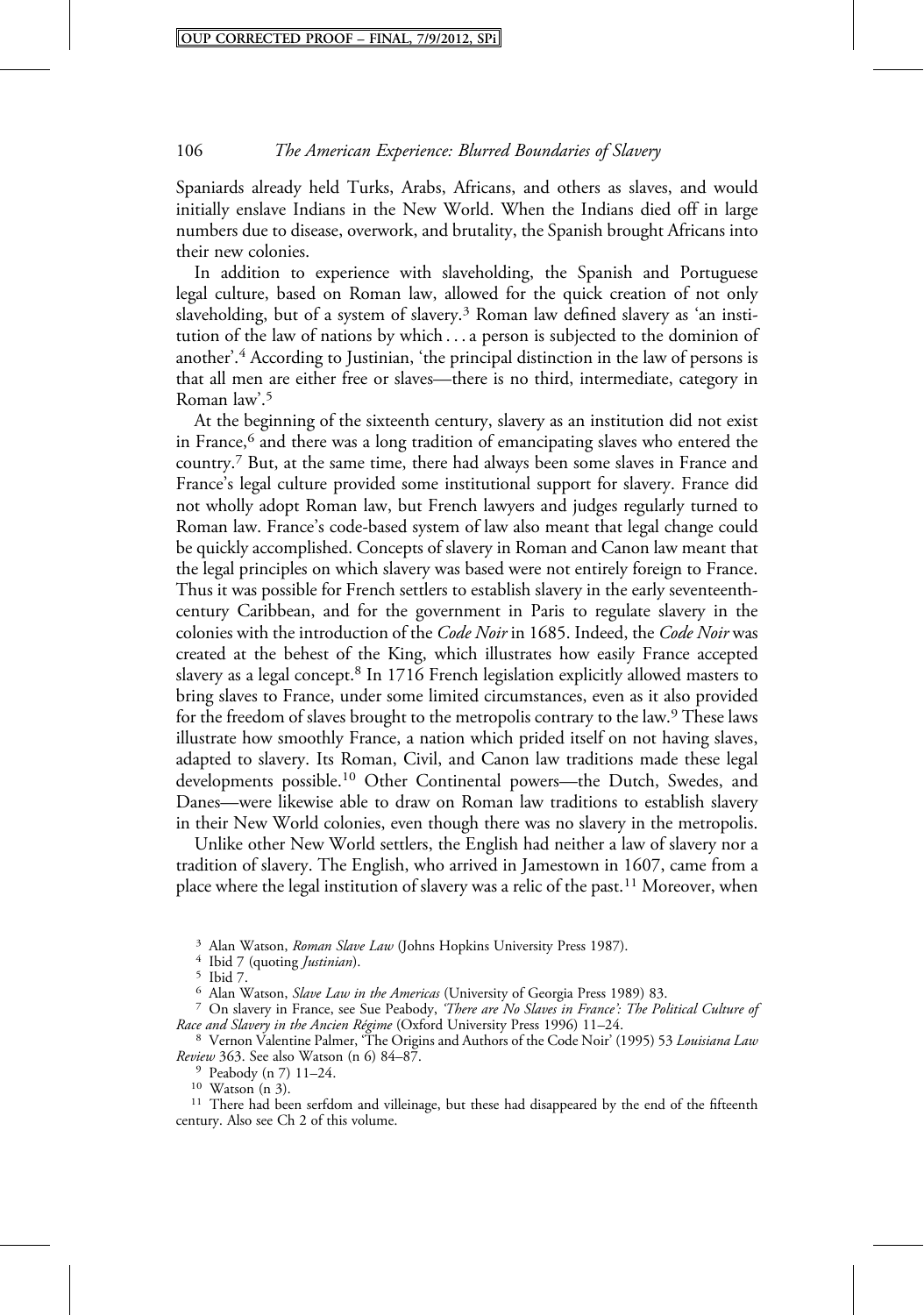the English came to Virginia they saw themselves as potential liberators of the Indians and slaves, who were under the domination of the Spanish.12 Thus slavery, as a system of property ownership or labor exploitation, was truly foreign to England. The English had nothing in their legal structure that recognized slavery or property in human beings. Eventually England would make huge profits from the African trade and its sugar colonies; members of the royal family would be among the first to invest their private money in the Royal Africa Company, thus profiting from the slave trade to the Americas. But in England slavery was never legal. Neither the monarchy nor Parliament would ever attempt to authorize the writing of a slave code for the colonies, as Louis XIV had with the Code Noir of 1685. Parliament would never pass a law, as France did in 1716, to specifically allow masters to bring slaves to the metropolis. However, the British courts did recognize the status of slaves in the colonies and use common law and commercial law concepts to enforce sales contracts or marine insurance policies involving the buying, selling, and shipment of African slaves. But at no time would Parliament, the Crown, or the courts ever create laws or precedents to allow slavery in the metropolis or to govern slavery in the colonies. Slavery in the British Empire would be governed by local laws, haphazardly passed by colonial legislatures or developed by colonial courts responding to specific events and cases. This would lead to a complicated legal structure for slavery in the colonies and later in an independent United States of America.

In 1619, in what would later become part of the United States, Dutch traders sold about twenty Africans to Virginia authorities. At the time this was England's only New World colony. Virginia was the first British mainland colony to establish slavery, and the rules developed there eventually spread to the other mainland colonies. Virginia would become the largest British colony and the most important of the thirteen that would eventually come to form the United States. From the seventeenth century until the United States Civil War, Virginia continued to maintain the largest slave population on the North American continent.

The first Africans in Virginia were treated as indentured servants, held for a term of years, and then eligible for freedom. 'Antonio a Negro' came to Virginia in 1621, and was listed as a servant. He later became free, changed his name to Anthony Johnson, and ultimately accumulated land, held whites as indentured servants, and would later own a black slave.<sup>13</sup> The earliest legal records of Virginia illustrate a confusing process. Some Africans were held in lifetime servitude; others were free. In 1640, John Punch was famously sentenced to a lifetime servitude for running away while the same year, less famously, another African received no additional

<sup>&</sup>lt;sup>12</sup> See generally, Edmund Morgan, *American Slavery, American Freedom: The Ordeal of Colonial Virginia* (W.W. Norton 1975) 3–43.

<sup>&</sup>lt;sup>13</sup> T.H. Breen and Stephen Innes, Myne Owne Ground: Race & Freedom on Virginia's Shore, 1640–1676 (Oxford University Press 1980). Breen and Innes assert that in 1625 he was a 'slave' (pp 9 and 116), but this seems unlikely simply because there is no evidence of slavery being practiced in Virginia at this time and his subsequent freedom suggests this as well.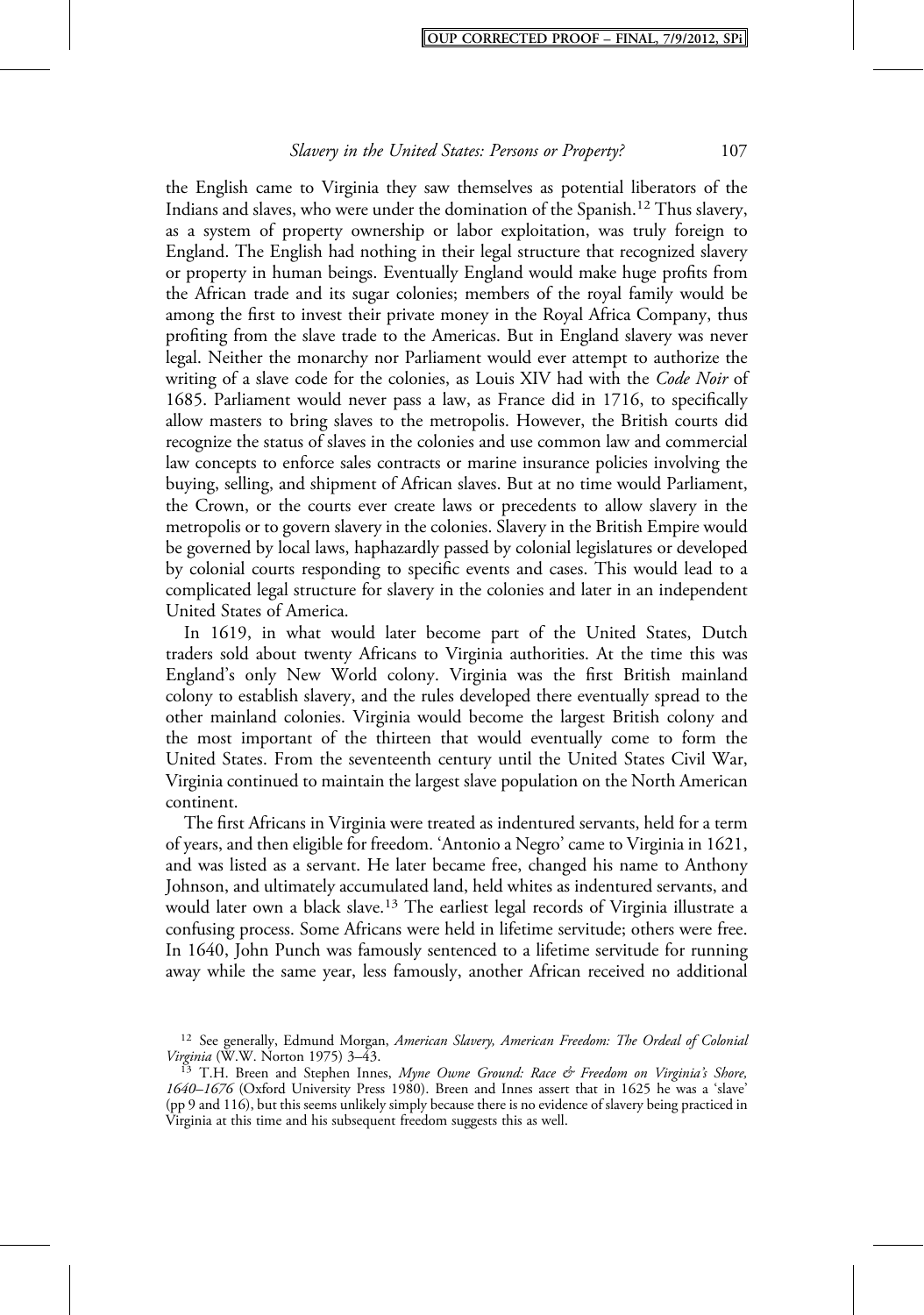service for running away.<sup>14</sup> By contrast, no European was ever sentenced to lifetime servitude for running away. Punch's case indicates that by 1640 the leaders of Virginia viewed Africans as 'enslaveable', and were gradually and inconsistently imposing that status upon them. This process was slow, until the legislature began to codify slavery and give masters security in their ownership of slaves. A decision a year after John Punch was sentenced to lifetime servitude illustrates the haphazard nature of slavery at this time. In 1641, the general court allowed John Graweere 'a negro servant unto William Evans to purchase the freedom of his son who was born to a black woman belonging to Lieut. Robert Sheppard', another planter. Whether Graweere was a slave or an indentured servant is unclear, as is the status of the woman who bore his child. But the status of the child was unambiguous. After Graweere 'did for his said child purchase its freedom' the court ordered that 'the child shall be free'. 15

The uncertain status of Africans in early Virginia continued into the 1670s. Thus, in 1672, the Virginia General Court determined that 'Edward Mozingo, a Negro man, had been and was an apprentice by Indenture' had served out his indenture, and thus the Court ordered 'the said Edw: Mozingo be and Remayne free to all Intents and purposes'.<sup>16</sup> A year later, the Court ruled that 'Andrew Moore A Servant Negro' had served out his indenture and would henceforth 'bee free from his said master', and that his master had to give him freedom dues of 'Corne and clothes According to the Custom of the Country and four hundred Pounds' of tobacco.17 These, and other scattered court records, illustrate that the status of Africans was uncertain in early British Virginia. The rules were unclear and there was no certain definition of who was a slave.

In the 1640s—before slavery had emerged as an institution in Virginia—the colonial legislature, the House of Burgesses, tackled complex questions of servitude and status. The House of Burgesses was elected by the landowners and dominated by the emerging planter class. Their legislation reflected their class interest in controlling the colony's laborers, white and black. From the 1640s through the 1680s, the Burgesses struggled to secure their growing investment in Africans, but at no time was the legislature able to create a certain and clear definition of slaves.

The Militia Act of 1639–40, recognized the colony's growing African population, but did not treat them as slaves. This Act required that all white males, including servants, be provided with arms for militia service. However, the law exempted 'negroes' from this mandatory rule.<sup>18</sup> The law did not preclude arming blacks to help defend against Indian attacks, but simply did not require it. This law may have reflected the fear of arming Africans, who were in Virginia against their

<sup>&</sup>lt;sup>14</sup> H.R. McIIwaine (ed) Minutes of the Council and General Court of Colonial Virginia, 1622–1632, 1670–1676, Notes and Excerpts from Original Council and General Court Records, into 1683, Now Lost,

<sup>&</sup>lt;sup>15</sup> McIIwaine (ed) *Minutes of the Council*, 477 (entry for March 31, 1641).<br><sup>16</sup> Ibid 316 (entry of October 5, 1672).<br><sup>17</sup> *Moore v Light*, ibid 354 (entry of October 27, 1673).<br><sup>18</sup> 'Act for Arming of Persons' Act X Ja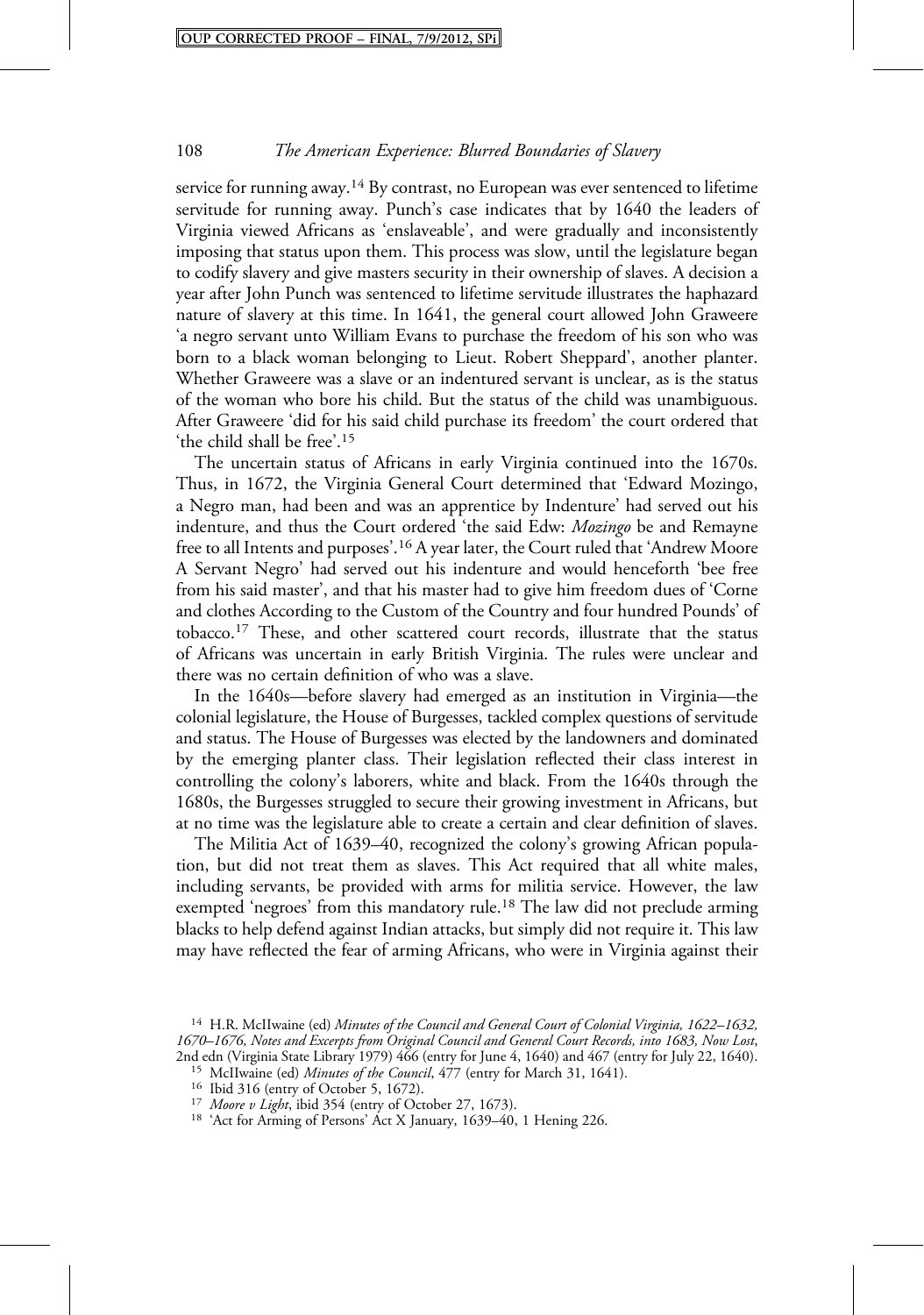will, and presumptively hostile to those who controlled their labor. Three years later the Burgesses adopted legislation to treat African females as tithables, just as European and African men were treated. Tithes were taxes levied on people—not property—who contributed to the economy. European women had not been tithables because the law presumed they worked inside the home and were not producing wealth. This law by contrast assumed that African women worked in the fields, alongside men of various races, and thus were tithables. This may have been an example of race discrimination, but more likely it was simply recognition that African females were usually used as agricultural workers, just as men were, and should be taxed accordingly.<sup>19</sup> This analysis is supported by subsequent legislation, twenty years later, taxing white women servants at the same rate as male servants and black female servants, if their 'common imployment is working in the crop'. 20 Significantly, the law taxing African women as well as African men did not see Africans as 'property', but rather as members of the community, just like white men of all classes, including both Burgesses and indentured servants.

A 1657 statute regulating runaways also illustrates the lack of any formal recognition of slavery before the 1660s.<sup>21</sup> This law punished runaway servants, who were overwhelmingly European at this time, by extending their service and branding them. However, these statutes did not provide any particular rule for slaves. In the same legislative session the Burgesses regularized the length of service for servants 'brought into this collonie without indentures or covenants to testifie their agreements'. The law provided that anyone under sixteen years of age would serve until age twenty-one, and anyone sixteen and older would serve for just four years.<sup>22</sup> This would have applied to almost all Africans brought into the colony, as well as many Europeans. The Burgesses clearly did not anticipate that they would soon be treating Africans as lifetime slaves, rather than short-term servants.

In 1659–60, a Virginia law recognized slavery for the first time, although without defining it. The law provided 'That if the said Dutch or other forreigners shall import any negro slaves, They the said Dutch or others shall, for the tobacco really produced by the sale of the said negro, pay only the impost of two shillings per hogshead, the like being paid by our owne nation'. <sup>23</sup> By this time slaves were seen as commodities being imported into the colony. This was the first clear statement that Africans in new British colonies were considered 'things' or property, rather than persons.

But of course, Africans were persons, many of whom resisted their New World bondage. Most commonly they ran away. This created a new problem. The standard punishment for runaway servants, as set out in the 1657 statute mentioned above, was whipping (and sometimes branding) followed by additional

<sup>19</sup> 'Act Concerning Church Government' Act I March, 1642–43, I Hening 240, 242.<br><sup>20</sup> 'Women Servants Whose Common Imployment is Working the Ground to be Accompted as Tythable'Act XIII, December 1662, 2 Hening 170.

<sup>&</sup>lt;sup>21</sup> 'Against Runaway Servants' Act XVI, March, 1657–58, 1 Hening 440.<br><sup>22</sup> 'How long Servants without Indentures shall Serve' Act XVIII, 1 Hening 441–42.<br><sup>23</sup> 'An Act for the Dutch and all other Strangers for Tradeing to 1659–60, 1 Hening 540.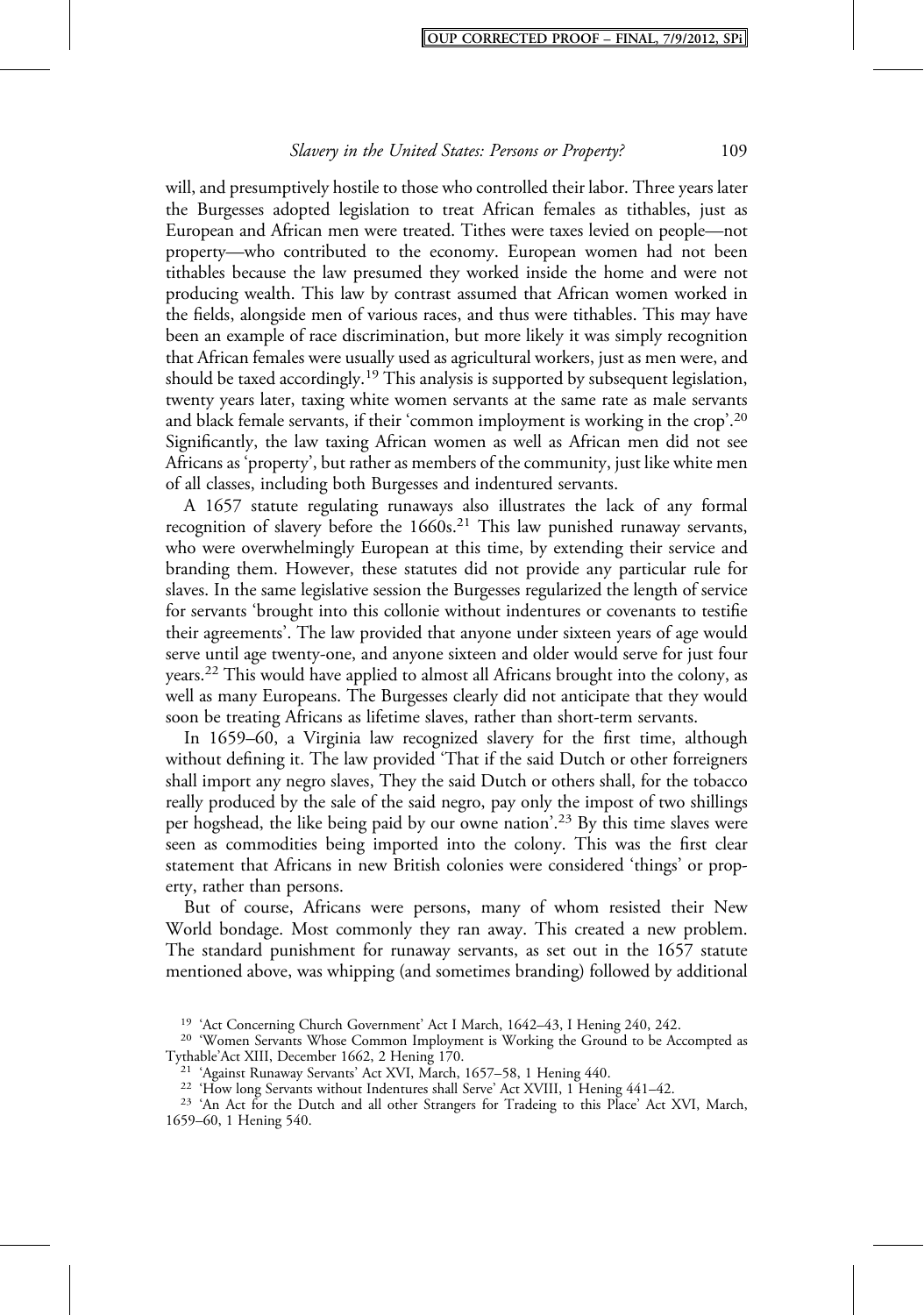time of service beyond their indenture. But a slave could never have additional service added to his bondage; thus, in 1661, the Burgesses passed its first police regulation of slaves, dealing with the problems of European indentured servants escaping with slaves. To discourage such interracial challenges to the regime, the law provided that Europeans would have to serve extra time for any slaves who ran away with them. The new law declared:

in case any English servant shall run away in company of any negroes who are incapable of making satisfaction by addition of a time, *it is enacted* that the English soe running away in the company with them shall at the time of service to their owne masters expired, serve the masters of the said negroes for their absence soe long as they should have done by this act if they had not beene slaves, every christian in company serving his proportion; and if the negroes be lost or dye in such time of their being run away, the christian servants in company with them shall by proportion among them, either pay [four] thousand five hundred pounds of tobacco and caske or [four] yeares service for every negroe soe lost or dead.<sup>24</sup>

This law not only provided compensation for masters whose slaves ran away with whites, but also drove a wedge between African slaves and European servants.<sup>25</sup> The colonial legislators hoped this law would discourage interracial cooperation and lead it fewer escapes.<sup>26</sup>

The law helped divide European servants and African slaves, strengthened planter power, and more firmly attached the chains of lifetime bondage to Africans in the emerging system of slavery. The law also unambiguously acknowledged and affirmed that some 'negroes' in Virginia were 'incapable of making satisfaction by addition of time' because they were slaves. But, despite this explicit acknowledgement of slavery in the colony, the law did not help define who could be a slave. In fact, the language of the statute confused the issue.

The law initially referred to any 'English servant' who might escape with 'any negroes' who were incapable of having time added to their servitude. This language implied that some Africans had this status, but that others did not have such a status. All Africans in the colony were clearly not slaves. While being a 'negro' was clearly a marker of being a slave, all 'negroes' were not slaves. The use of the term 'English' was also unclear, since at the time there were white indentured servants who were Irish, Scottish, Dutch, and probably other nationalities as well.<sup>27</sup> But the legislation surely applied to them. Further confusion comes from the use of the

<sup>&</sup>lt;sup>24</sup> 'Run-aways', Act CII, March, 1661–62, 2 Hening 116–17.<br><sup>25</sup> On black–white relations in this period see Edmund S. Morgan, *American Slavery, American* Freedom: The Ordeal of Colonial Virginia (W.W. Norton 1975). There is not a great deal of literature on runaways in the seventeenth century, but on the eighteenth century see Gerald W. Mullin, Flight

and Rebellion: Slave Resistance in Eighteenth Century Virginia (Oxford University Press 1972).<br><sup>26</sup> Mullin, ibid, notes that in the eighteenth century, English-speaking, American-born slaves were<br>more likely to successfull

<sup>&</sup>lt;sup>27</sup> For example, the African John Punch escaped with 'Victor, a dutchman, the other a Scotchman called James Gregory'. See In re John Punch, McIlwaine 466 (9 July 1640). Similarly, 'Emanuel the Negro<sup>'</sup> ran away with 'Christopher Miller a dutchman (a prince agent in the business)' and 'John Williams a dutchman and a Chirugeon' as well as four men who were not identified by their ethnicity and were presumably English. In re Emanuel, McIlwaine 467 (22 July 1640).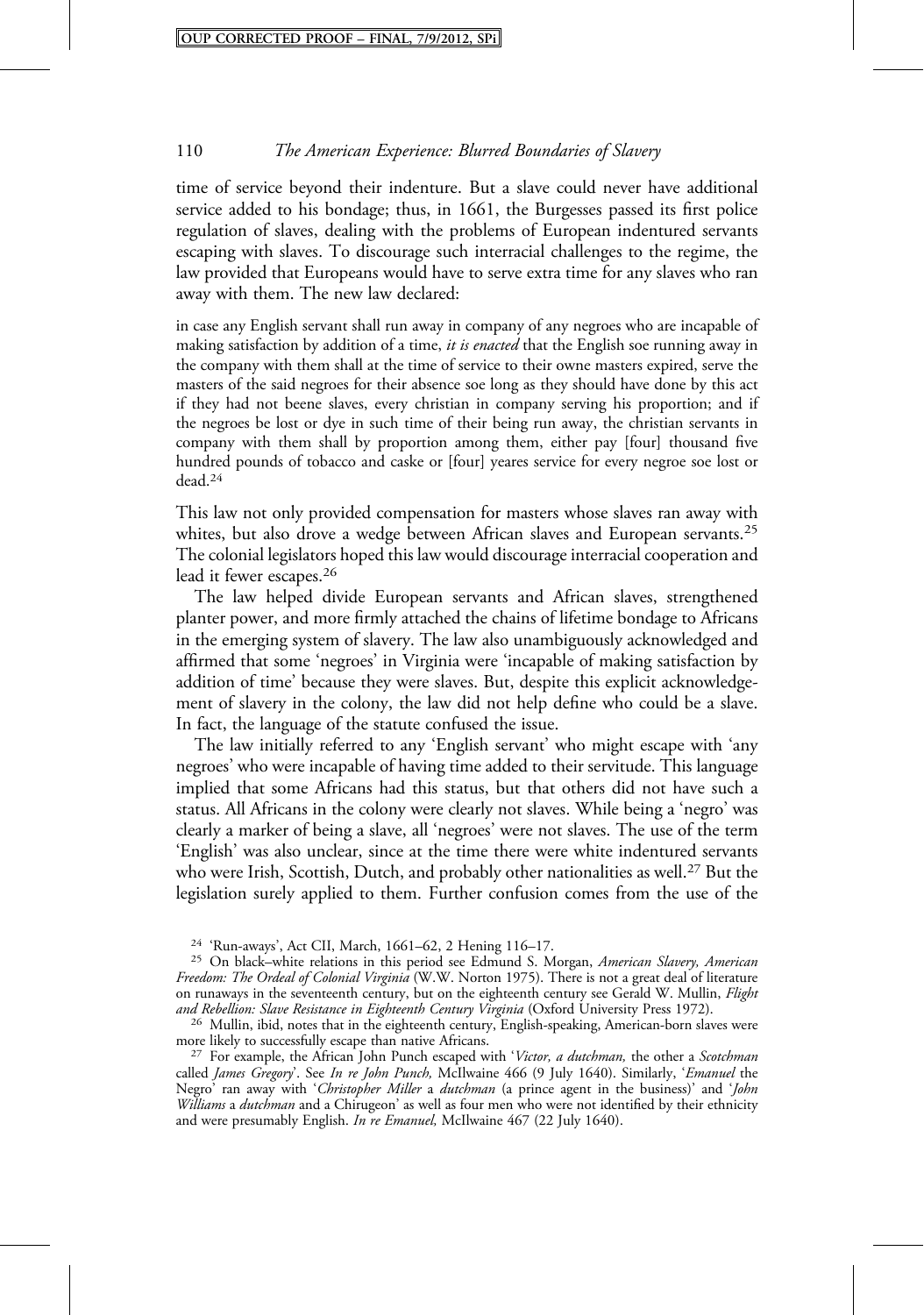term 'christian', providing that if a slave ran away with other servants 'every christian in company' would serve extra time for the loss of the slave's time. This may have implied that Christians could not be slaves, and thus conversion might emancipate a slave. Or it may have implied that the non-Christian status of Africans justified their enslavement. It would take a few years for the Burgesses to clarify this.28

Before the Burgesses could deal with how religion helped define slavery, the Virginia legislators faced a more pressing problem: how to classify the offspring of white men and African women. Under English common law a child, even one born out of wedlock, followed the status of the father. If this rule applied in the children of slaves, then the mixed-race children of slave women would be born as free people. This would lead to the situation of slave mothers raising their free-born children, while also creating a class of free mixed-race people. The leadership in Virginia was troubled by both of these possibilities. In addition, since these slave women would not have been legally married to the fathers of their children, their mixed-race children would have been legally bastards. Under existing law, the Overseers of the Poor were obligated to help raise and educate all illegitimate children. Furthermore, authorities were obligated to track down the fathers of all bastard children, to make sure they supported them. Applying these rules to the mixed-race children of slave women would lead to huge social problems, as masters—and leaders of the community—might be prosecuted for illicit (and sometimes adulterous) sex with their own slaves.

On the other hand, if the colony abandoned the common law, and instead adopted the Roman law rule of *partus sequitur ventrem*, these problems would disappear. This was the legal rule applied to livestock and other domestic animals: that the offspring of a domestic animal belonged to the owner of the female who gave birth.<sup>29</sup> Treating slave women as property and reducing their status to that of domestic animals resolved some tough legal issues, and at the same time had the added virtue—if the word applies here—of benefiting white men, who could now freely prey on slave women without fear of legal consequences. Any children resulting from such encounters would be slaves, belonging to the owner of the mother. Thus, the local authorities do not need to institute bastardy proceedings against the father because society would not be required to maintain or support the illegitimate child. Maintenance would be the responsibility of the owner of the mother, who would benefit from the birth of a new slave. When subsequent statutes prohibited blacks from testifying against whites, the entire issue was taken out of the legal culture—there could never be bastardy proceedings or any rape

<sup>&</sup>lt;sup>28</sup> 'An act declaring that baptisme of slaves doth not exempt them from bondage', Act II September,

<sup>1667, 2</sup> Hening 260. <sup>29</sup> 'Of all tame and domestic animals, the brood belongs to the owner of the dam or mother; the English law agreeing with the civil, that 'partus sequitur ventrem' in the brute creation, though for the most part in the human species it disallows that maxim'. William Blackstone, Commentaries on the Laws of England (Clarendon Press 1766) 2:390. This rule, according to Coke, did not apply to swans because they were royal animals.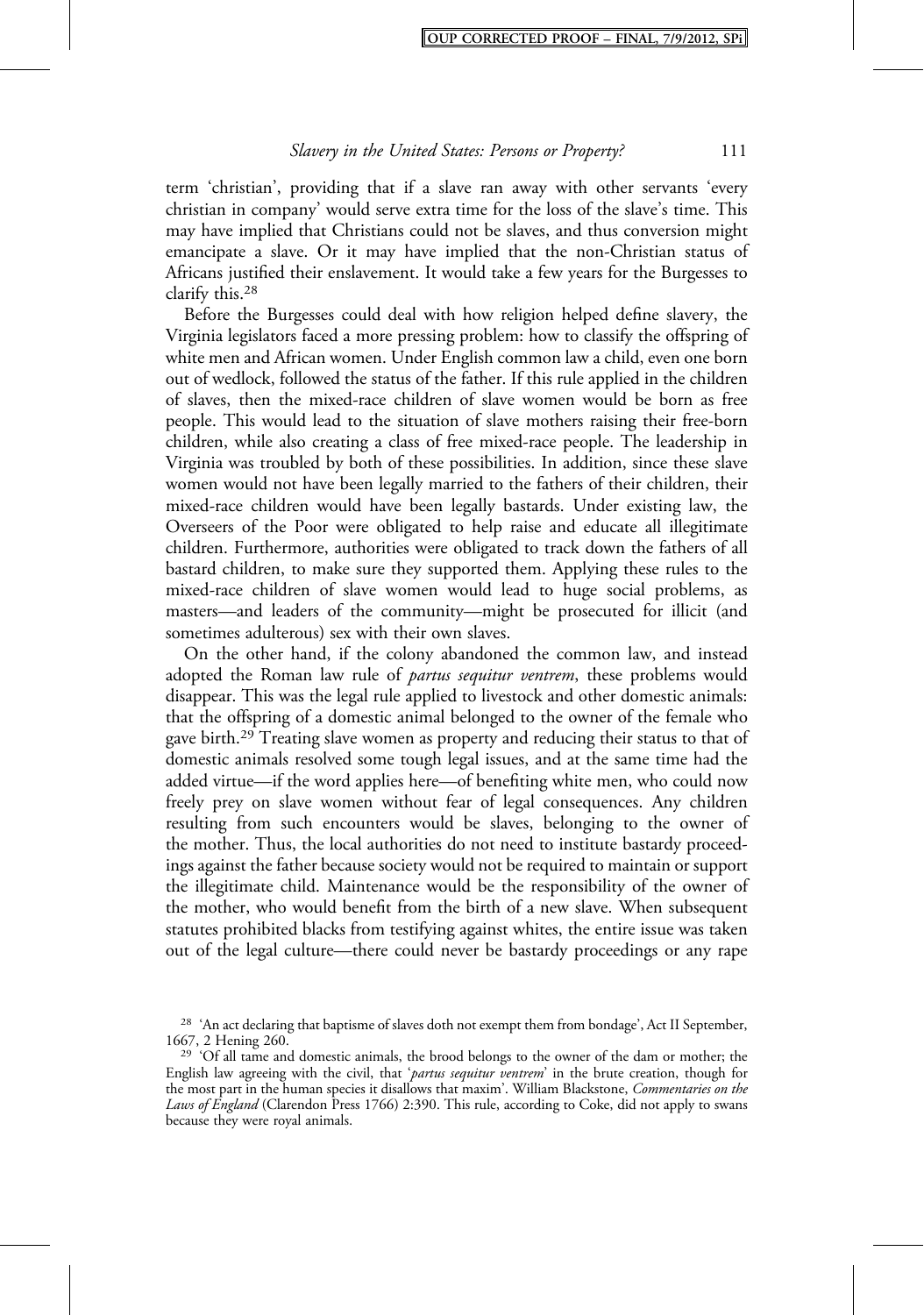prosecutions involving slave women because they could never be a complaining witness. There would only be more slaves, albeit mulatto slaves.

In a society with a huge gender imbalance, with far more men than women, this law was a great benefit to white men. Thus, in 1662 the white men in the House of Burgesses wrote a statute with far reaching implications: 'WHEREAS some doubts have arrisen whether children got by Englishmen upon a negro women should be slave or ffree [sic], Be it therefore enacted...that all children borne in this country shall be held bond or free only according to the condition of the mother . . . '.<sup>30</sup> This law left slave women vulnerable to all white men, because the law simply would not take notice of sexual activity that resulted in mixed-race children of slave women. Masters had free sexual access to their slaves without legal sanction. Non-slaveowners could, in theory, face a trespass suit from a master of a slave woman for having sex with her, but no such lawsuits appear to have been filed. This law helped define slaves, by denying a slave woman the right to control her body or have any control over her children. (Slave fathers similarly had no control over their children.) The law also led to a particularly disgraceful aspect of American slavery which would continue until final abolition: masters would be the owners of their own children fathered with slave women and would treat them as property, to be bought, sold, used as collateral, and gifted. This law reduced the children of all slave women to property and, perversely, led generations of white southern men to treat their own children as property.<sup>31</sup>

Five years after dealing with the status of the children of slave mothers, the Burgesses returned to the issue of slavery and religion. From the first arrival of Africans, Virginians had been troubled by the interrelationship of religion, race, ethnicity, and status. Early statutes often made a distinction between Africans or Negroes and 'christians'. One early justification for enslavement was that Africans were not Christians. But, at the same time, another justification for the African slave trade was that it brought Christianity to Africans. Tied to this was a belief, among some Europeans, that it was wrong to enslave fellow Christians, and that conversion should lead to emancipation. Some slaves apparently gained their freedom through conversion. However, in 1667 the Burgesses devised a solution to this dilemma with the following statute:

WHEREAS some doubts have arisin whether children that are slaves by birth, and by the charity and piety of their owners made pertakers of the blessed sacrament of baptisme, should by virtue of their baptisme be made ffree; It is enacted ... that the conferring of baptisme doth not alter the condition of the person as to his bondage or ffreedome; that diverse masters, ffreed from this doubt, may more carefully endeavour the propagation of christianity by permitting  $\dots$  slaves  $\dots$  to be admitted to that sacrament.<sup>32</sup>

<sup>&</sup>lt;sup>30</sup> 'Negro womens children to serve according to the condition of the mother', Act XII, December 1662, 2 Hening 170. Emphasis in the original.<br><sup>31</sup> For a discussion of this problem when masters recognized their paternity, see Bernie D. Jones,

Fathers of Conscience: Mixed-Race Inheritance in the Antebellum South (University of Georgia Press<br>2009).

<sup>&</sup>lt;sup>32</sup> 'An act declaring that baptisme of slaves doth not exempt them from bondage', Act II September, 1667, 2 Hening 260.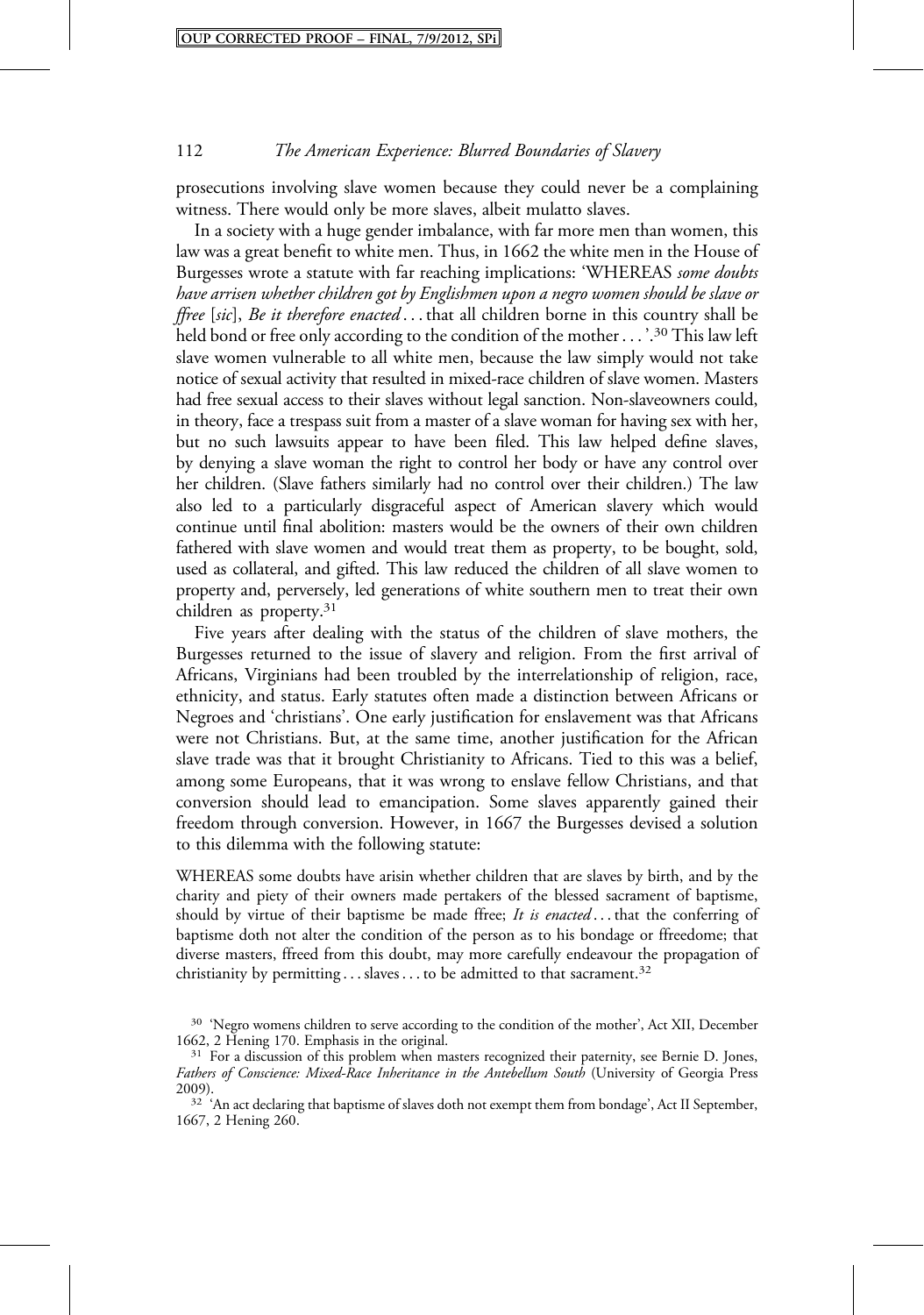Unlike the legislation on the status of the children of slave women, this law recognized the fundamental humanity of slaves, acknowledging they had souls which required attention. However, in the long term, conversion would help fasten the chains of bondage onto slaves, as generations of ministers taught slaves that obedience to their masters was the equivalent of obedience to God, and that the key to heaven began with proper deference to their earthly status. After the American Revolution (1775–83) southern ministers would also defend slavery on the grounds that it was sanctioned by the Bible.<sup>33</sup>

In two subsequent statutes the Burgesses turned once more to religion, using it to explicitly justify slavery and to help define who might be enslaved. An act of 1670 declared that 'all servants not being christians imported into this country by shipping shalbe [sic] slaves for their lives'. However, those who came by land would serve to age thirty if they came as 'boyes or girles' and for twelve years if they came as adults.<sup>34</sup> Presumably, Native Americans came to Virginia by land, while Africans would come by sea. But, the mode of transportation was hardly a key to social status, especially as slavery became rooted in the neighboring colonies of Maryland and then South Carolina, thus opening the possibility that Africans would enter Virginia by land. A 1682 law clarified these issues. Once again relying on religion and nativity to define slavery, the Burgesses declared that 'all servants . . . whether Negroes, Moors, Mollattoes or Indians, who and whose parentage and native country are not Christian at the time of their first purchase of such servant by some Christian . . . to be slaves'. <sup>35</sup> Henceforth, any non-European who came from a non-Christian land, whether by land or sea, was to be a slave. But, under this law blacks coming from other New World colonies—even if born in those colonies—might be considered slaves because their 'parentage' or ancestry would also have been African and thus non-Christian. Subsequent conversion, as set out in the law of 1667, would not change this. The law applied to mixed-race people ('Mollattoes' in the statute), even though half their parentage presumably came from white people who were from Christian countries. But this inconsistency did not apparently trouble the Virginia lawmakers.

The 1670 law, combined with the rule that the children of slave mothers were slaves from birth, created a definable attribution to slavery. Any African brought to Virginia was presumptively a slave, even if baptized, because that person would have come from a non-Christian country. That would also apply to blacks born in Christian colonies in the New World because their 'parentage' was African. Whether the law treated them as people or property—or a mixture of both—was unsettled, but their status as slaves was now clear.

A final aspect of the definition of slavery and the status of slaves as people or property concerned slave resistance, rebellions, and punishment. An act of 1669

 $33$  Examples of religious defenses of slavery are found in Paul Finkelman, *Defending Slavery: Proslavery Thought in the Old South* (Bedford Books 2003), 96-128.

<sup>&</sup>lt;sup>34</sup> 'What tyme Indians to serve', Act XII, October 1670, 2 Hening 283.<br><sup>35</sup> 'An act to reaple former law making Indians and others ffree', Act I, November 1662, 2 Hening 490–92.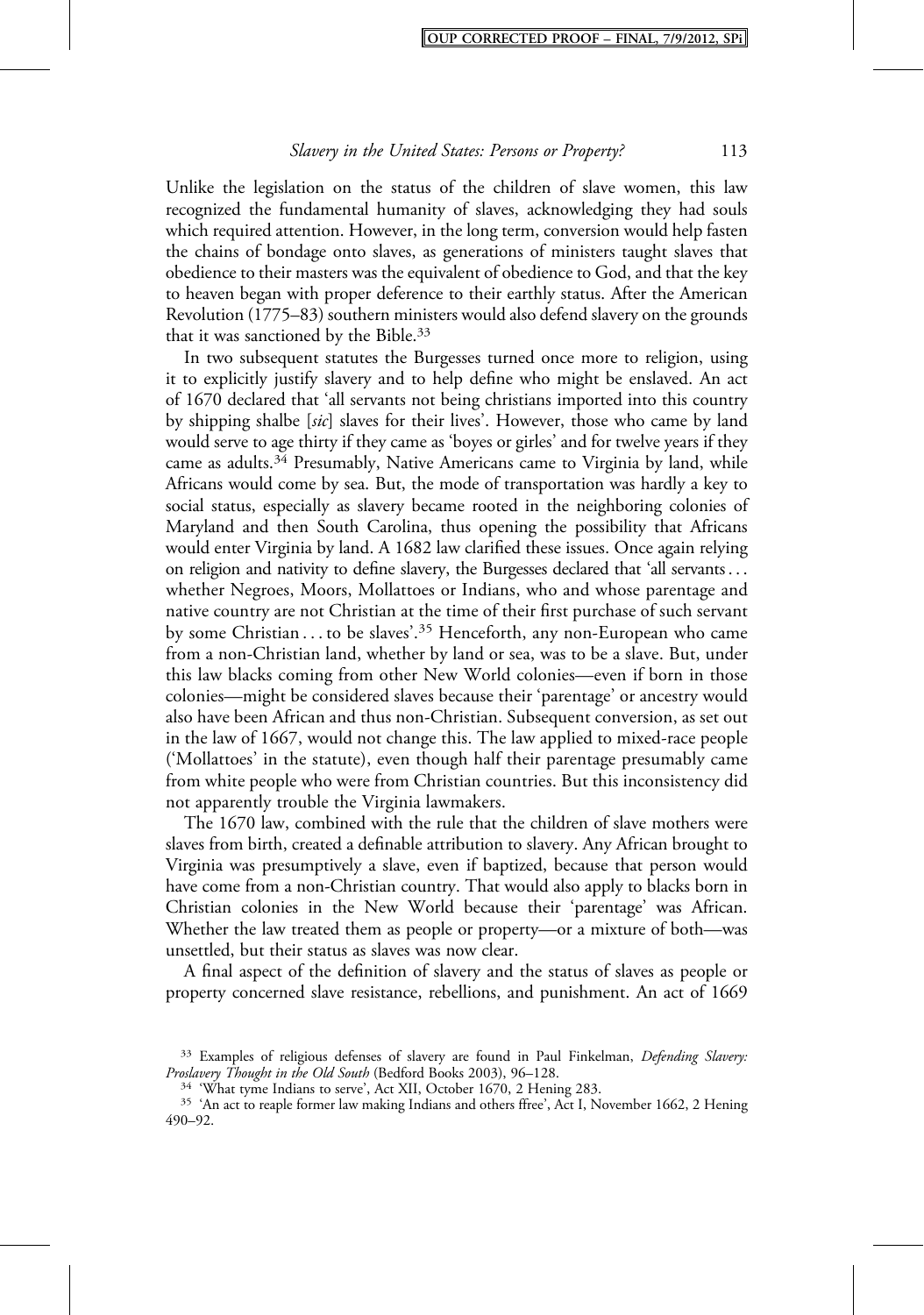provided that a master would not be prosecuted if a slave died from punishment. The statute articulated an economic rationale: 'it cannot be presumed that prepensed malice . . . should induce any man to destroy his own estate'.<sup>36</sup> This rationale was of course faulty, since we know that some slave masters killed slaves for pleasure, out of anger, or when drunk.37 More importantly, the act ignored the possibility that a master's callous and reckless disregard for the life of a slave could be punished by a charge other than premeditated murder. This statute treated the slave as property—a commodity—and not a person. British common law protected the life of all persons, but under this law the life of a slave was not protected from the whims or anger of the master.

A law of 1680 further limited common law protections for the person of a slave. 'An act for preventing Negro Insurrections' made it legal to kill any slaves who escaped from their masters and 'lye hid and lurking in obscure places'. <sup>38</sup> A decade later the legislature authorized local justices of the peace to order sheriffs to 'kill and destroy . . . by gunn or any otherwise whatsoever' any 'negroes, mulattoes, and other slaves unlawfully absent[ing] themselves from their masters and mistresses service' who 'lie hid and lurk in obscure places'. <sup>39</sup> These laws effectively reduced slaves to the legal status of wild beasts, to be 'destroy[ed]' by public authorities without any trial or hearing. Slaves were property, except when they might 'lie hid and lurk' and then they were reduced to the legal status of wild creatures. With these two statutes Virginia had adopted one of the central aspects of the Roman law of slavery—that it was not a criminal act to kill a slave.<sup>40</sup>

The statutes of the 1660s were the closest colonial Virginians ever came to actually defining slavery. However, the definition was limited and incomplete. Africans sold by the Dutch were slaves, unless they came into Virginia as indentured servants. The children of slave women would be slaves. Slaves who converted to Christianity remained slaves. Blacks (or their descendants) imported from Africa

<sup>&</sup>lt;sup>36</sup> 'An act about the casuall killing of slaves', Act I, October 1669, 1 Hening 270. This was a variation of the Biblical rule 'And if a man smite his servant, or his maid, with a rod, and he die under his hand; he shall be surely punished. Notwithstanding, if he continue a day or two, he shall not be punished: for he is his money'. Exodus, 20:21–22 (King James Translation). However, the Biblical rule would have punished a master whose punished slave did not linger and the Virginia law did not. Nor, of course, did Virginia or any other slave jurisdiction follow the Biblical rule on maiming a slave. 'And if a man smite the eye of his servant, or the eye of his maid, that it perish; he shall let him go free for his eye's sake. And if he smite out his manservant's tooth, or his maidservant's tooth; he shall let him go

<sup>&</sup>lt;sup>37</sup> Examples from two hundred years later demonstrated this: State v Hoover, 4 Dev. and Bat. (NC)  $365$  (1839) (master executed after torturing his slave to death over a number of months); Souther v Commonwealth, 7 Gratt. (Va.) 672 (1851) (master sentenced to the penitentiary for second degree murder after torturing his slave to death); and Boynton Merrill, Jefferson's Nephews: A Frontier Tragedy (University of Nebraska Press 2004) (describing how in 1811 Lilburne and Lewis Isham, the nephews

<sup>&</sup>lt;sup>38</sup> Act X, June 1680, 2 Hening 481.<br><sup>39</sup> 'An Act for suppressing outlying Slaves', Act XVI, April, 1691, 3 Hening 86.<br><sup>40</sup> In 1723 the legislature provided that if captured, such slaves could be 'punished, by dismembering, or in other way, not touching life', but if they died from such punishment no one could be prosecuted. 'An Act directing the trial of Slaves ...' Chap. IV, May 1723, 4 Hening 126. In the nineteenth century, most slave states would prohibit the intentional murder of a slave.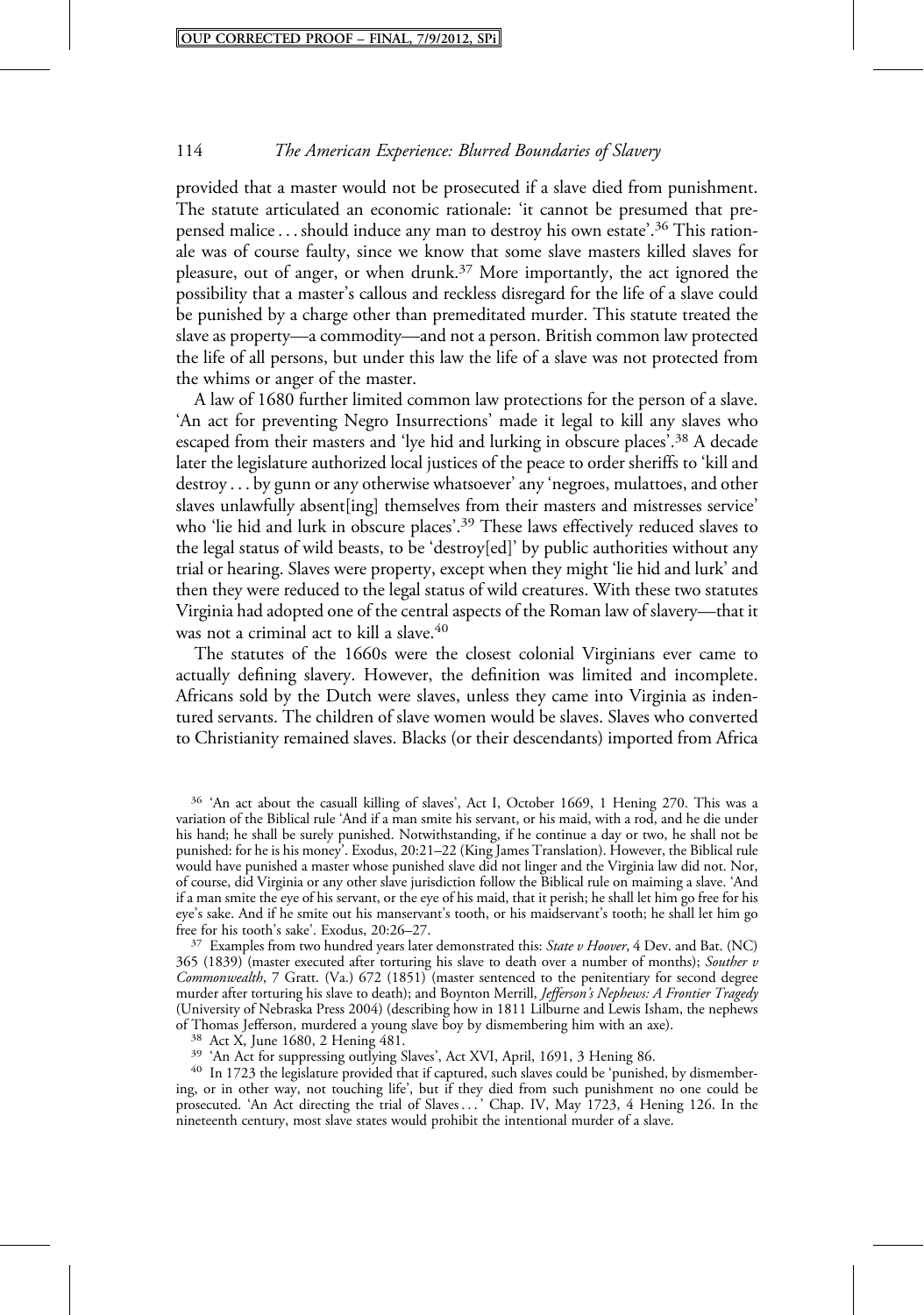and other non-Christian places were slaves. These laws set the standard that the other British mainland colonies would follow. South Carolina's founding document simply declared that 'Every freeman of Carolina, shall have absolute power and authority over his negro slaves, of what opinion or religion soever'. <sup>41</sup> This added to the definition, only by assuming that slaves were 'negroes', but of course, with no definition of 'negro' the provision assumed that everyone knew what a 'negro' was. This might have been true in the 1660s when most slaves in the New World had two African parents, but over the next two centuries, the connection between race and slave status would become far less certain.

#### B. Slaves as Persons and Property in the Revolution

The American Revolution forced many Americans to rethink the status of slaves. The Declaration of Independence proclaimed that all men were 'created equal' and entitled to the 'rights' of 'Life, Liberty, and the pursuit of Happiness'. During and immediately after the Revolution Massachusetts and New Hampshire abolished slavery, while Pennsylvania, Rhode Island, and Connecticut passed gradual abolition laws that would lead to an end to slavery in a generation. Thus the new nation was already beginning to divide over the issue of human bondage. A significant number of Americans—mostly in the North but some in the South—had also reached the conclusion that slavery was morally wrong, and politically and culturally corrosive. Most Southern whites, however, were increasingly dependent on slavery and deeply convinced of its morality and its necessity. At the Constitutional Convention of 1787, Charles Pinckney of South Carolina aggressively defended slavery: 'If slavery be wrong, it is justified by the example of all the world. He cited the case of Greece Rome  $\&$  other antient [sic] States; the sanction given by France England, Holland & other modern States. In all ages one half of mankind have been slaves'. 42

Throughout the Revolution, southern politicians argued that slaves were property, not persons. At the end of July 1776, just weeks after the Continental Congress agreed to the Declaration of Independence, the delegates debated how to allocate taxes to support the new government. The plan was for each state to send taxes to the national government based on its population. A central issue in this debate was whether to count slaves as well as free people when allocating these taxes. Northerners insisted that slaves contributed to the economy just like free people, and thus should be counted when assessing taxes. Southerners rejected this idea. Samuel Chase from the southern state of Maryland complained that slaves were 'wealth', not people, and should no more be taxed than 'Massachusetts

<sup>41</sup> Drawn up by John Locke (1 March 1669). [Historical research suggests that this constitution was drawn up jointly by Locke and his patron, the Earl of Shaftesbury.] From the 1 Statutes at Large of South Carolina 43 (Columbia SC 1836).

 $42$  The quotation is from the private notes James Madison took at the convention. See Max Farrand (ed), The Records of the Federal Convention of 1787 (rev edn, Yale University Press 1966), 2:371.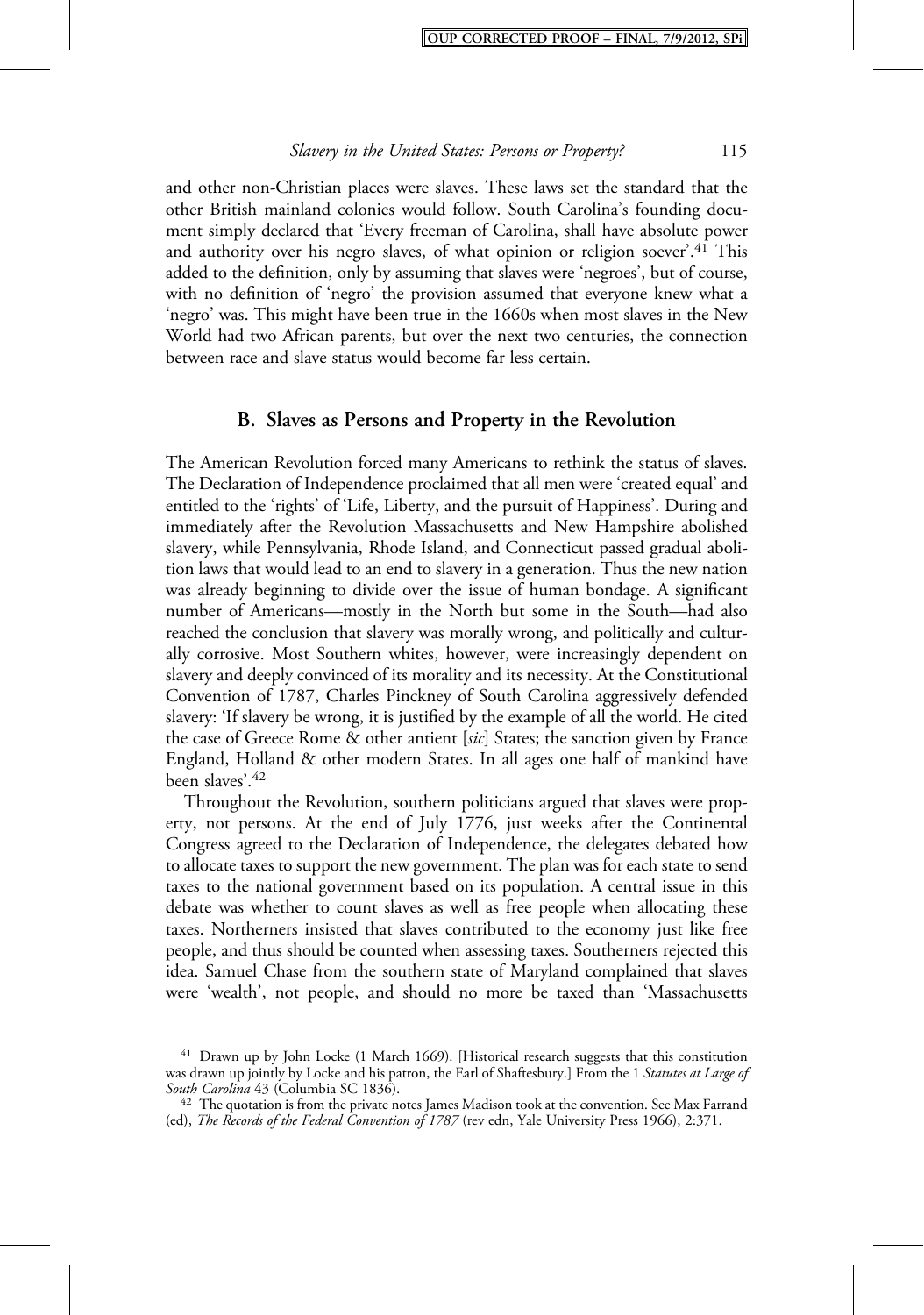fisheries'. He argued that old and young slaves were 'a burthen to their owners'. James Wilson from Pennsylvania, the largest northern state, sharply responded that in the South slaves were taxed just as free people. This led Thomas Lynch of South Carolina to utter the first threat of secession from that State, blustering that if Congress 'debated whether their slaves are their property' then there would be 'an end to the Confederation'. He argued, 'Our slaves being our property why should they be taxed more than the land, sheep, cattle, horses, &c.?' Pennsylvania's Benjamin Franklin, not easily intimidated, pungently replied that there was 'some difference between' slaves and sheep as 'sheep will never make a revolution'.<sup>43</sup>

The Southerners won this debate, and slaves were never counted for the allocation of taxes under the Articles of Confederation. Slaves were thus seen as 'property' under the Articles. This had significant implications for the new nation. Just weeks before South Carolina's Lynch squared off with Franklin, the Congress had adopted the Declaration of Independence, with its rhetoric about equality and liberty. The Declaration had no legal effect, but it did have a strong moral force. In the North it would help lead to the abolition of slavery.<sup>44</sup> But, slaveowners like Lynch, as well as masters like Thomas Jefferson, the primary author of the Declaration, surely did not intend these statements about equality and liberty to interfere with their right to hold slaves. Thus, Lynch's position was more than merely a narrow point about taxation. It was a statement about how slaves would be defined—had to be defined in his view—in the new nation: 'property', not people.

The claim that slaves were property continued after the Revolution. When the British evacuated America, about 15,000 former slaves left with them. Most ended up as free people in England or various British colonies.45 In the peace negotiations the Americans demanded the return of these slaves. If these evacuees were actually property, and not people, then the Americans could legitimately demand that they be returned. The British, looking at these former slaves as people, many of whom were also former comrades in arms, refused to comply.<sup>46</sup> Human liberty, it seems, was more important to the Crown than it was to the American Republic.

#### C. Slavery and the Constitutional Convention

When the status of slaves—as people or property—reemerged during the Constitutional Convention in 1787, the positions of the North and the South were

<sup>&</sup>lt;sup>43</sup> Journals of the Continental Congress, 6: 1079–80 (debate of July 30, 1776).<br><sup>44</sup> The Massachusetts Constitution of 1780 used the language of the Declaration to end slavery in that state, 'All men are born Free and eq

<sup>&</sup>lt;sup>45</sup> Graham R. Hodges, Root & Branch: African Americans in New York & East Jersey, 1613–1863 (University of North Carolina Press 1999) and Graham R. Hodges, *Black Loyalists Directory: African*<br>Americans in Exile in the Age of the Revolution (Garland 1997).

<sup>&</sup>lt;sup>46</sup> In 1794, in the negotiations leading to what Americans called the Jay Treaty, the British offered monetary compensation for lost slaves, implying that the Americans might have a property interest in the slaves but refused to return the former slaves themselves, seeing them fundamentally as people. 'Treaty of Amity Commerce and Navigation, between His Britannic Majesty; and The United States of America', 1 Stat. 116 (19 November 1794).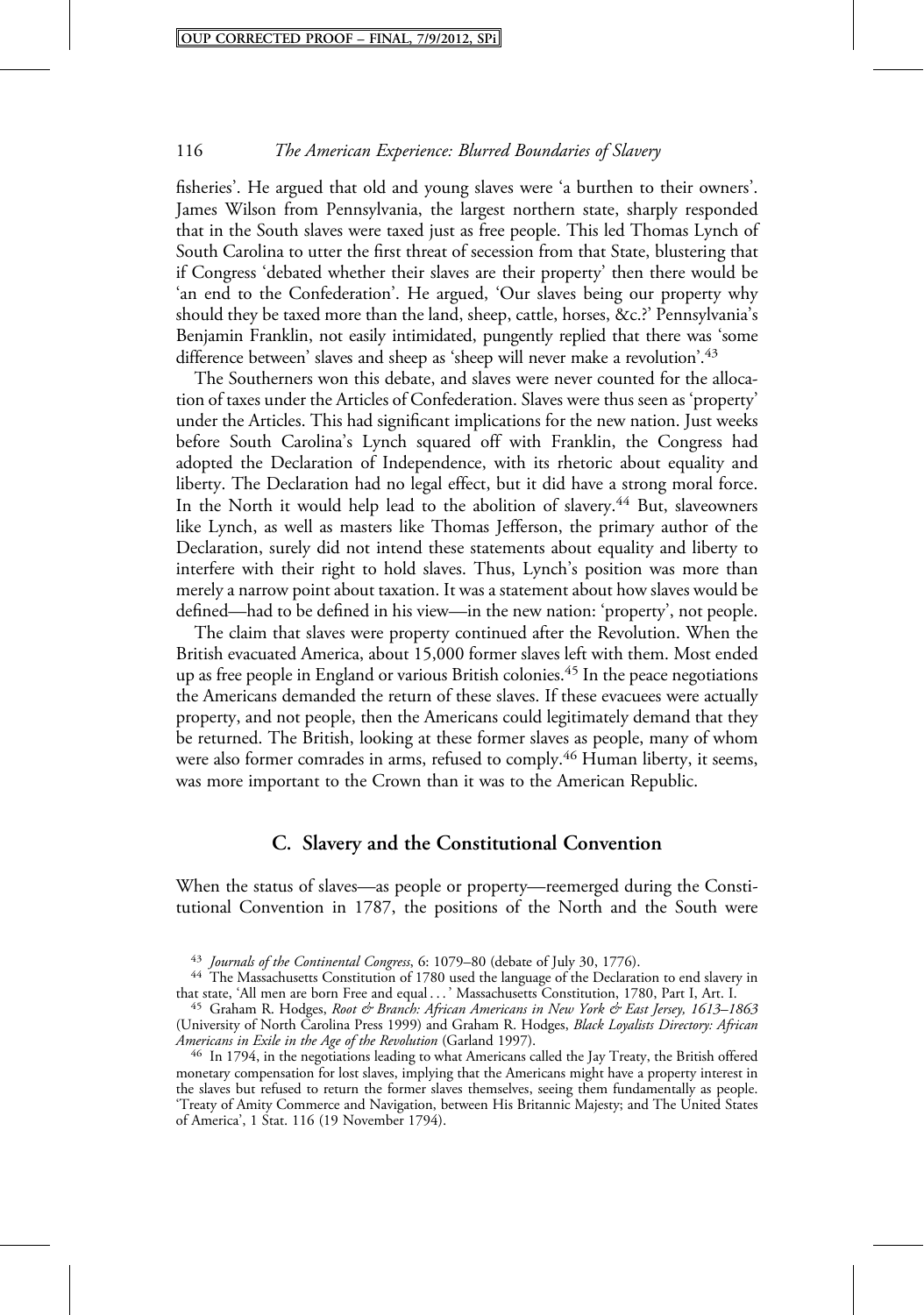reversed. In the Continental Congress and in the Congress under the Articles of Confederation each state had a single vote. Population was irrelevant to representation in the national Congress. In this context, Southerners had argued that slaves were property. But, from day one of the Convention, it was clear that representation in the new Congress would be based on population. Suddenly Southerners believed slaves should be considered 'persons' under the new Constitution. Thus, the delegates from the South, especially the South Carolinians, argued slaves should be counted as people, and factored into determining how many congressional seats the Southern states received. The Constitutional Convention ultimately settled on the Three-Fifths Clause, which counted slaves for representation but on a threefifths basis. This was a political compromise, between those Southerners who wanted slaves counted fully for representation and northerners who did not want to count them at all. The debates over that document, and its final wording, illustrate the complexity of defining slaves as persons or property.

Throughout the Constitutional Convention, slavery bedeviled the delegates.<sup>47</sup> The call for population-based representation led to vitriolic debates over whether slaves were part of the population or merely property. The Three-Fifths Clause was formal recognition that they were persons, although as slaves, persons of a diminished capacity or value. Some Northern delegates could not stomach giving the South extra seats and thus power in Congress by counting slaves for representation. William Paterson of New Jersey complained that everyone knew that slaves were to be seen 'in no light but as property. They are no free agents, have no personal liberty, no faculty of acquiring property, but on the contrary are themselves property, and like other property entirely at the will of the Master'. Pointing to the apparent absurdity of allocating representation by counting slaves, he sarcastically asked, 'Has a man in Virga. a number of votes in proportion to the number of his slaves?' <sup>48</sup> Paterson's complaints, however valid, could not prevent the Convention from giving political power to the South for its slave property. Part of this compromise was to try to hide what was really happening, by referring to the slaves as 'other persons'. 49

The debate over what became the Commerce Clause of the Constitution,<sup>50</sup> which allowed Congress to regulate all international and interstate commerce, led Southerners, particular the South Carolina delegates, to demand that Congress be specifically prohibited from banning the African Slave Trade. After a nasty debate on this subject,<sup>51</sup> the Convention agreed to suspend the application of the

 $47$  See Paul Finkelman, Slavery and the Founders: Race and Liberty in the Age of Jefferson (2nd edn, M.E. Sharpe 2001).

<sup>&</sup>lt;sup>48</sup> Farrand (n 42) 1:560–61.<br><sup>49</sup> US Constitution, Art. I, Sec. 2, Cl. 3 ('Representatives and direct Taxes shall be apportioned among the several States which may be included within this Union, according to their respective Numbers, which shall be determined by adding to the whole Number of free Persons, including those bound to Service for a Term of Years, and excluding Indians not taxed, three fifths of all other Persons'.)<br><sup>50</sup> US Constitution, Art. I, Sec. 8, Cl. 3. 'The Congress shall have Power . . . To regulate Commerce

with foreign Nations, and among the several Stats, and with the Indian Tribes'.  $51$  See Finkelman (n 47) Ch 1.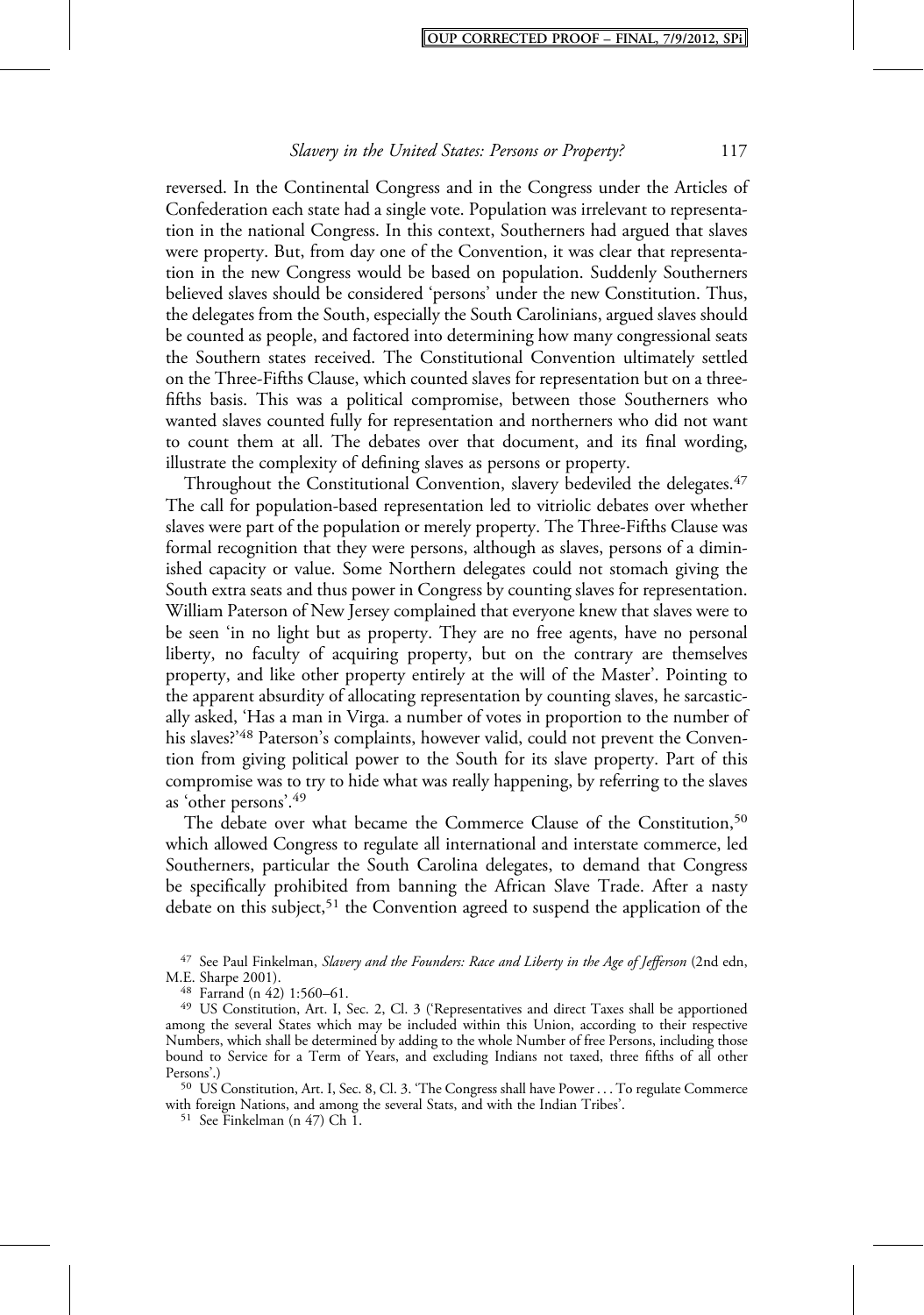Commerce Clause to ending the African trade for at least twenty years. The commerce power related to property and trade, and the entire debate was about commerce, trade, and property. But, rather than honestly state this, the framers used language that implied they were treating slaves as people, providing that 'The Migration or Importation of such Persons as any of the States now existing shall think proper to admit, shall not be prohibited by the Congress prior to the Year one thousand eight hundred and eight, but a Tax or duty may be imposed on such Importation, not exceeding ten dollars for each Person'. 52

Connecting the right to import slaves with the Three-Fifths Clause, Gouverneur Morris, who represented Pennsylvania at the Convention, exploded at this betrayal of the ideals of the Revolution:

[W]hen fairly explained [the compromise on the slave trade and the Three-Fifths Clause] comes to this: that the inhabitant of Georgia and South Carolina who goes to the Coast of Africa, and in defiance of the most sacred laws of humanity tears away his fellow creatures from their dearest connections and damns them to the most cruel bondages, shall have more votes in a Government instituted for protection of the rights of mankind, than the Citizen of Pennsylvania or New Jersey who views with a laudable horror, so nefarious a practice.<sup>53</sup>

Morris understood that in the end, the Convention was giving representation to property, not people.

Less passionate debates also led to other victories for slavery and the South. The Convention provided for the return of fugitive slaves, but in a masterful stroke of linguistic subterfuge referred to a runaway slave as a 'Person held to Service or Labour in one State, under the Laws thereof, escaping into another'. <sup>54</sup> Debates over taxation led to a ban on export taxes, because Southerners feared that taxes on the tobacco, rice, and indigo that slaves produced would indirectly harm slavery. The very idea of centralized power particularly frightened Southerners, who were worried that the new government would end slavery. More than any other group, they demanded a government of limited and enumerated powers. Here they were enormously successful. Thus, General Charles Cotesworth Pinckney of South Carolina, boasted to his state's House of Representatives:

We have a security that the general government can never emancipate them, for no such authority is granted and it is admitted, on all hands, that the general government has no powers but what are expressly granted by the Constitution, and that all rights not expressed were reserved by the several states.<sup>55</sup>

In the end, the Constitution almost always referred to slaves as 'persons' rather than property, even though they were clearly seen as property throughout the

55 Pinckney quoted in Jonathan Elliot (ed), The Debates in the Several State Conventions on the Adoption of the Federal Constitution, 5 vols (Burt Franklin 1987, repr. of 1888 edn), 4:286.

<sup>52</sup> US Constitution, Art. I, Sec. 9, Par. 1. <sup>53</sup> Farrand (n 42) 2:222. <sup>54</sup> US Constitution, Article IV, Sec. 2, Cl. 3. ('No Person held to Service or Labour in one State, under the Laws thereof, escaping into another, shall, in Consequence of any Law or Regulation therein, be discharged from such Service or Labour, but shall be delivered up on Claim of the Party to whom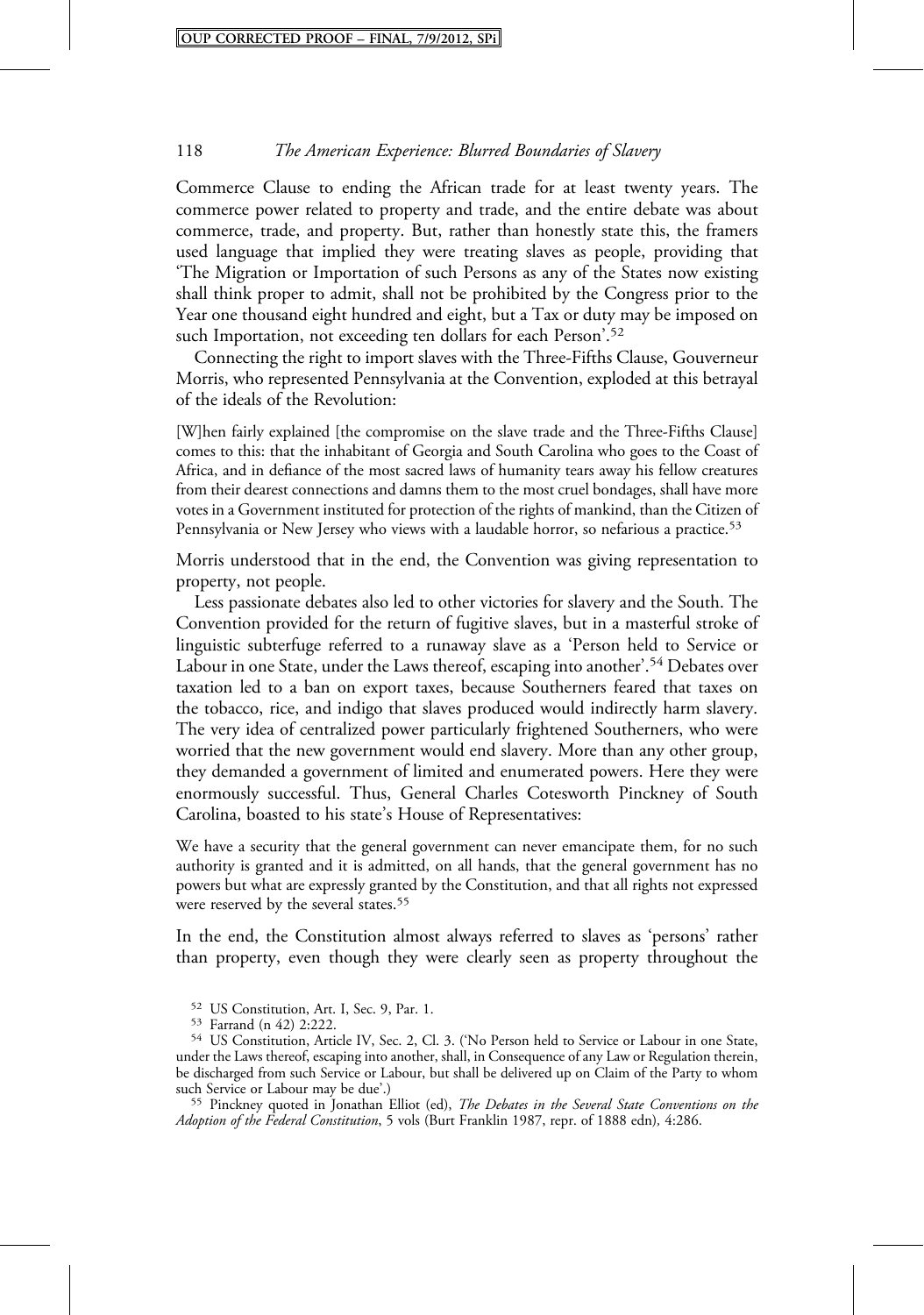slaveholding states. The Three-Fifths Clause referred to them as 'other persons'. 56 This language was repeated throughout the Constitution. The slave trade clause<sup>57</sup> referred to 'such persons' as the states chose to admit into their jurisdiction. The fugitive slave clause,<sup>58</sup> likewise referred to a 'person held to service or labour' under the laws of a state. Thus, the Constitution defined slaves as 'persons'.

While mostly defining slaves as 'people', one clause of the Constitution also defined them as property. The slave trade provision<sup>59</sup> is internally contradictory on this point. The clause talks about 'migration' which involves people but also the 'importation' of persons which implies they are property. This is further supported by the last part of the clause allowing for 'a Tax or duty . . . on such Importation'. This was clearly the language of 'property', but then to confuse the matter further, the Constitution allowed for a tax not to exceed 'ten dollars for each Person'. In essence, this clause encapsulated the dual concepts of slaves as persons and as property. It similarly incorporated the idea that states, not the national government, defined who or what was a slave, even for purposes of federal taxation and federally regulated immigration.

The Constitution was quickly ratified, although over significant opposition, with many complaining about the compromises over slavery.<sup>60</sup> However, more common were complaints that the Constitution lacked a Bill of Rights. In 1789 Congress proposed a series of amendments, which, when ratified in 1791, became known as the Bill of Rights. The Fifth Amendment provided that no person could 'be deprived of life, liberty or property, without due process of law', nor could 'private property be taken for public use without just compensation'. This provision, like the rest of the Bill of Rights, only limited the actions of the national government, and thus only applied to those places—like the national capital and the federal territories—that were under the jurisdiction of Congress. However, where the Fifth Amendment applied, the provision had implications for slavery.

If slaves were 'persons' then they could not be deprived of their 'liberty' without due process of law. Since there were no laws creating slavery, and slaves had not committed any offence that would justify depriving them of their liberty, as

58 US Constitution, Art. IV, Sec. 2, Cl. 3. ('No Person held to Service or Labour in one State, under the Laws thereof, escaping into another, shall, in Consequence of any Law or Regulation therein, be discharged from such Service or Labour, but shall be delivered up on Claim of the Party to whom such Service or Labour may be due'.) <sup>59</sup> US Constitution, Art. I, Sec. 9, Cl. 1. ('The Migration or Importation of such Persons as any of

the States now existing shall think proper to admit, shall not be prohibited by the Congress prior to the Year one thousand eight hundred and eight, but a Tax or duty may be imposed on such Importation,

<sup>56</sup> US Constitution, Art. I, Sec. 2, Cl. 3. ('Representatives and direct Taxes shall be apportioned among the several States which may be included within this Union, according to their respective Numbers, which shall be determined by adding to the whole Number of free Persons, including those bound to Service for a Term of Years, and excluding Indians not taxed, three fifths of all other

<sup>&</sup>lt;sup>57</sup> US Constitution, Art. I, Sec. 9, Cl. 1. ('The Migration or Importation of such Persons as any of the States now existing shall think proper to admit, shall not be prohibited by the Congress prior to the Year one thousand eight hundred and eight, but a Tax or duty may be imposed on such Importation,

 $60$  See Finkelman (n 47) Ch 1.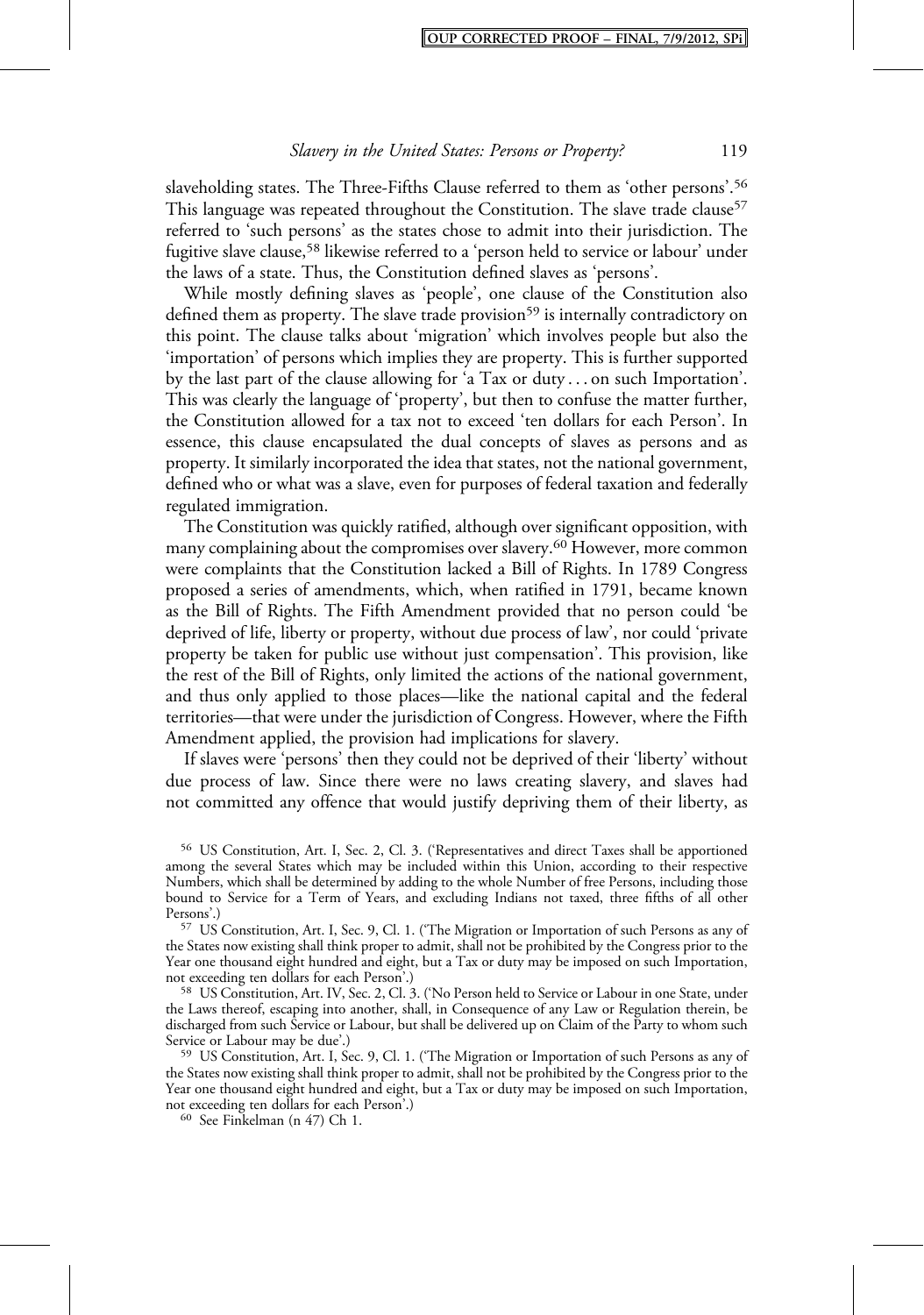'persons' they could not be held as slaves in any place where the federal government had jurisdiction. Surely, the author of the Fifth Amendment, James Madison of Virginia, who himself owned many slaves, did not intend to deprive Southerners of their slaves through this clause. Thus, it would be dangerous to slavery to think of slaves, in the constitutional context, as being 'persons'. However, if slaves were 'property' then masters could not be 'deprived' of their 'property' without due process.<sup>61</sup> If the government decided to end slavery on policy grounds—that is to take slaves 'for public use'—then the masters would have to be justly compensated.<sup>62</sup> From the perspective of 1789, the only plausible interpretation of the Fifth Amendment was to assume that slaves were property, not persons. It is simply impossible to imagine that most members of Congress thought otherwise, or that any of the slave state legislators who voted to ratify the amendments believed they were threatening slavery.

#### D. Implementing the Constitution: The African Slave Trade

The Constitution prohibited the American Congress from banning the African Slave Trade before the year 1808. However, Congress retained the power to regulate the trade and starting in  $1794$  Congress did just that<sup>63</sup> by prohibiting the use of any US shipyard for fitting out or building any ship to be used in the trade or using any American port as an embarkation point for the trade. Ships leaving US ports for Africa, even if foreign registered, were required 'to give bond with sufficient sureties, to the treasurer of the United States, that none of the natives of Africa, or any other foreign country or place, shall be taken on board ... to be transported, or sold as slaves in any other foreign place, within nine months thereafter'. <sup>64</sup> In 1800, Congress dramatically increased fines for illegal American participation in the trade and gave informants a right to the entire value of any ship condemned under the law.<sup>65</sup> The 1800 amendment explicitly subjected any American citizen or resident alien voluntarily serving 'on board any foreign ship or vessel... employed in the slave trade' to a  $$2,000$  fine.<sup>66</sup> In 1803, Congress passed further regulation of the trade.<sup>67</sup> This act created new fines for people who brought slaves or any 'negro, mulatto, or other person of color' imported from Africa or the Caribbean into states that banned the importation of slaves.<sup>68</sup> The language was apparently used to prevent people from claiming that illegally imported Africans found on their ships were not slaves but servants or indentured servants.

<sup>&</sup>lt;sup>61</sup> The US Supreme Court would hold this in *Dred Scott v Sandford*, 60 US (19. How.) 393 (1857). <sup>62</sup> Thus, when Congress ended slavery in the District of Columbia during the Civil War, the law provided compensation for the slave owners. An Act for the Release of Certain Persons Held to Service or Labor in the District of Columbia, 12 Stat 376 (16 April 1862).

<sup>&</sup>lt;sup>63</sup> Act of March 22, 1794, Ch11, 1 Stat. 347 (1794). <sup>64</sup> Ibid.<br><sup>65</sup> Act of May 10, 1800, Ch 51, 2 Stat. 70 (1800). <sup>66</sup> Ibid.<br><sup>67</sup> Act of February 28, 1803, Ch 10, 2 Stat. 205 (1803). <sup>68</sup> Ibid.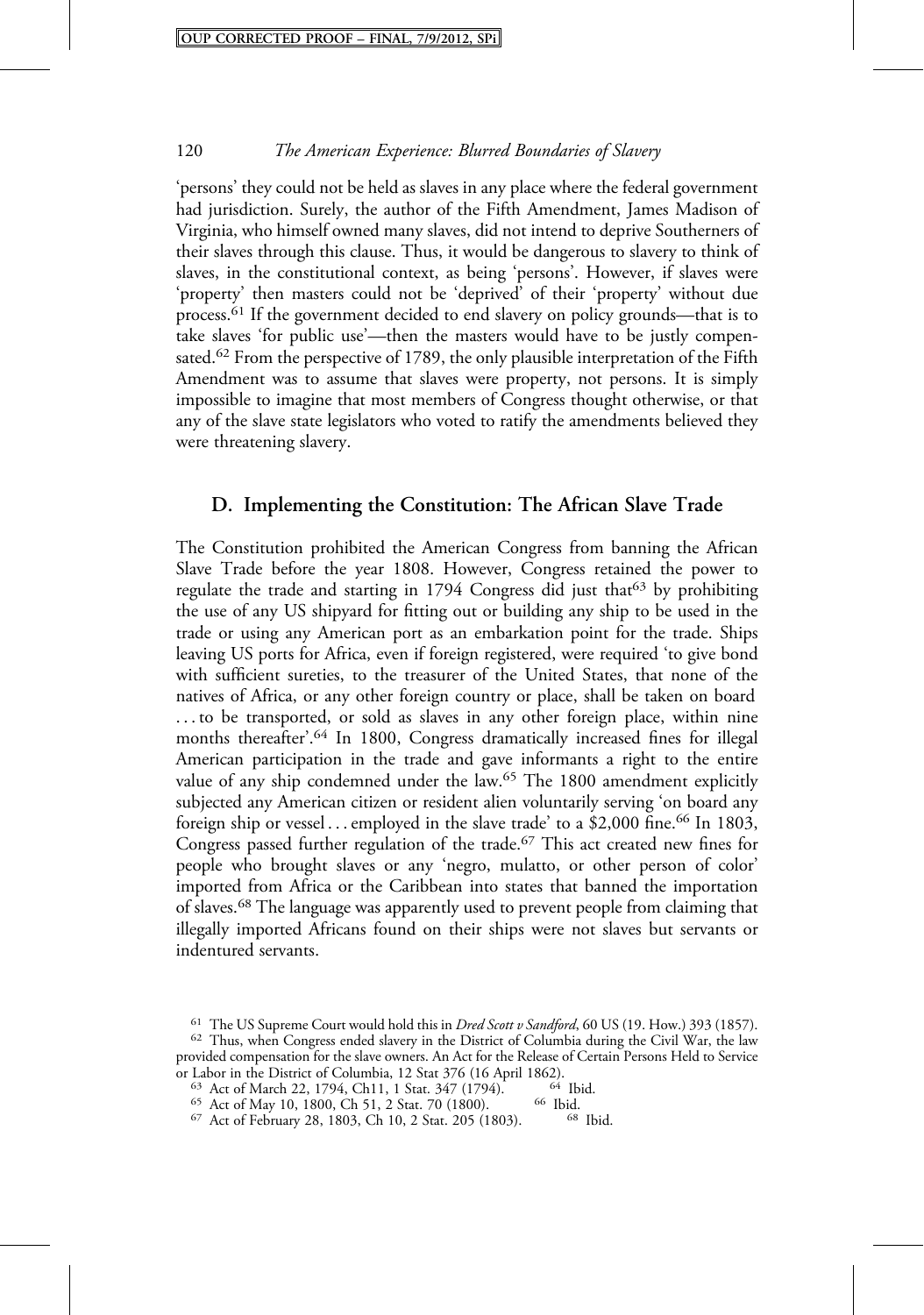The acts of 1794, 1800, and 1803 had been designed to limit American participation in the trade, but could not be used to stop the trade itself, because of Article I, Section 9 of the Constitution. Significantly, all of the laws passed before 1807 focused on ships, sailors, and investors.<sup>69</sup> None of the laws had contained any provision regarding what should happen to slaves illegally imported into the United States. Indeed, while the 1794 law provided for the sale of a ship and its 'tackle, furniture, apparel and other appurtenances' of a slaver, it did not mention what should happen to any slaves or other cargo on the ship.<sup>70</sup> Presumably, they too would be sold for the benefit of the United States, the informant, or any other claimant.

In March 1807, Congress passed legislation prohibiting the trade, as of 1 January 1808.71 By passing the law in March, Congress gave all slave traders nine months to close down their operations to the United States. After 1 January 1808, it would 'not be lawful to import or bring into the United States or the territories thereof from any foreign kingdom, place, or country, any negro, mulatto, or person of colour, with intent to hold, sell, or dispose of such [person] . . . as a slave, or to be held to service or labour'. <sup>72</sup> Anyone building a ship for the trade or fitting out an existing ship to be used in the trade could be fined up to \$20,000. Americans participating in the trade were subject to fines of up to \$10,000 and five- to tenyear jail terms. Foreign slavers using American ports, or even hovering off the American coast with slaves on board, could be seized and forfeited, with the captain facing a  $$10,000$  fine and up to four years in prison.<sup>73</sup> Americans purchasing illegally imported slaves would forfeit them, and could be fined \$800 for every slave purchased. The law authorized the United States Navy to interdict American ships involved in the illegal trade on the high seas. The law's penalties were certainly impressive. Fines were enormous, and the potential jail time was enough to discourage most slave smugglers.

Curiously, however, the law provided little solace to the subjects of the act—the Africans themselves. Logically, the illegally imported Africans should have been either freed in the United States or repatriated to Africa. This would have made sense if the Africans were treated as people, illegally kidnapped and enslaved. But the law did not do that. President Jefferson was deeply hostile to the presence of free blacks in the United States, considering them 'pests' on society.74 Thus, Jefferson had no interest in freeing illegally imported Africans. Nor was the deeply

<sup>69</sup> Act of March 22, 1794, Ch 11, 1 Stat. 347 (1794); Act of May 10, 1800, Ch 51, 2 Stat. 70 (1800); Act of February 28, 1803, Ch 10, 2 Stat. 205 (1803).

<sup>70</sup> Act of March 22, 1794, Ch 11, 1 Stat. 347 (1794).<br><sup>71</sup> An Act to Prohibit the Importation of Slaves, Ch 22, 2 Stat. 426 (1807). This law was not required by the US Constitution, which simply prohibited such a law before 1808. However, by 1807 most Americans wanted to see the trade end, although there was strong opposition to ending the trade

<sup>72</sup> Ibid 426.  $\frac{1}{73}$  Ibid 426–28.  $\frac{1}{74}$  Finkelman (n 47) Chs 6 and 7; Letter from Thomas Jefferson to Edward Coles (August 25, 1814), available at <http://www.teachingamericanhistory.org/library/index.asp?document=307> (accessed 22 May 2012).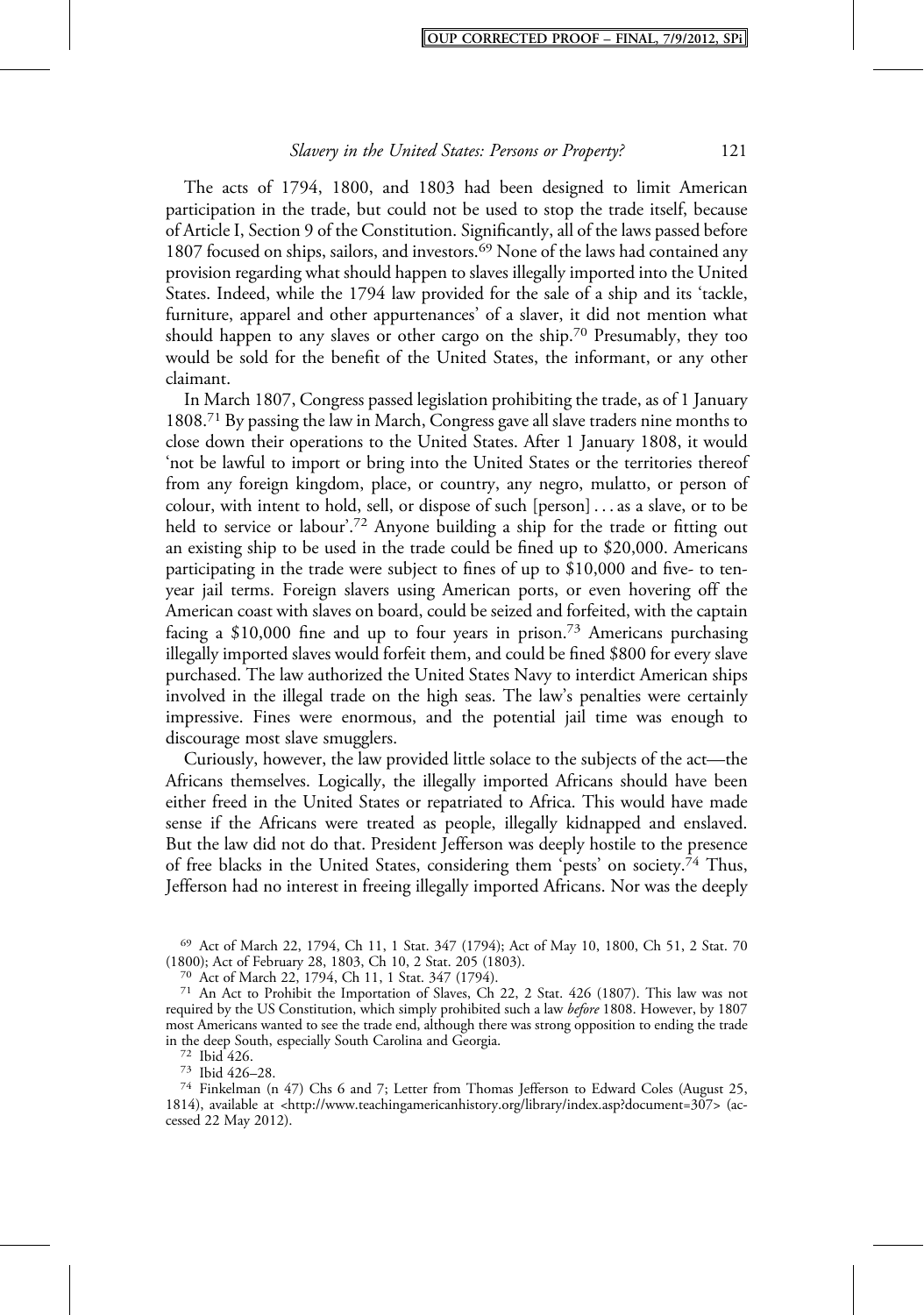parsimonious Jefferson likely to support spending money to return the hapless Africans to their homeland. They may have been sold into an immoral form of commerce and illegally brought to America as slaves, but at least from Jefferson's perspective, they were still treated as commodities. So, what would the nation do with slaves illegally brought to its shores? Reflecting Jefferson's states' rights ideology, his hatred of free blacks, and his refusal to spend money unless absolutely necessary, the law treated illegally imported Africans as property, to be turned over to authorities in the state where they were found, to be sold.

Thus, the 1807 ban on the African slave trade did not treat illegally imported Africans as people, whose rights had been violated. Instead, they were merely commodities, to be confiscated from smugglers and then sold to the highest bidder. Such confiscations had the triple advantage of discouraging slave smugglers (who would lose all their cargo), enriching the Southern states which would profit from the sale of the illegally imported slaves, and also giving individual Southerners the opportunity to acquire new slaves. Under the law, the United States would gain money from the sale of confiscated ships and the large fines imposed on anyone involved in the trade and the states would gain money from the sale of illegally imported slaves. Anticipating the logic of Chief Justice Taney's decision in *Dred Scott v Sandford* (1857), the Africans themselves would 'have no rights' <sup>75</sup> and remain slaves.

In 1819 a new law provided that illegally imported slaves be removed to Africa.<sup>76</sup> The Act authorized the President to appoint agents to return rescued Africans to the continent of their birth. Shortly after the adoption of this law, the United States would help create Liberia as a destination for Africans taken from intercepted ships.<sup>77</sup> An 1822 law further demonstrated the 'personhood' of Africans by making slave trading piracy, punishable by death. Surely it would not be a capital offense to transport 'property' in violation of law. The theory behind these changes in the law was based on the idea that Africans brought to the United States in violation of the law were never legally slaves, and thus could only be considered persons.

### E. The Supreme Court and Africans as People and Property: The Antelope Case

The US Supreme Court heard a number of cases involving ships, ship owners, crewmen, and captains who violated the ban on the African Slave Trade. Most of these were about technical issues of when a voyage began or what proof was necessary to convict a trader. The most important case involving the status of slaves

<sup>75</sup> Dred Scott v Sandford, 60 US 393 (1857), at  $404-05$ .<br>76 Act of March 3, 1819, Ch 101, 3 Stat. 532 (1819).<br>77 Renee C. Redman, 'The League of Nations and the Right to be Free From Enslavement: The First Human Right to be Recognized as Customary International Law' (1994) 70. Chicago-Kent Law Review 759–800; see generally Tom W. Shick, Behold The Promised Land: A History of Afro-American Settler Society in Nineteenth Century Liberia (Johns Hopkins University Press 1980).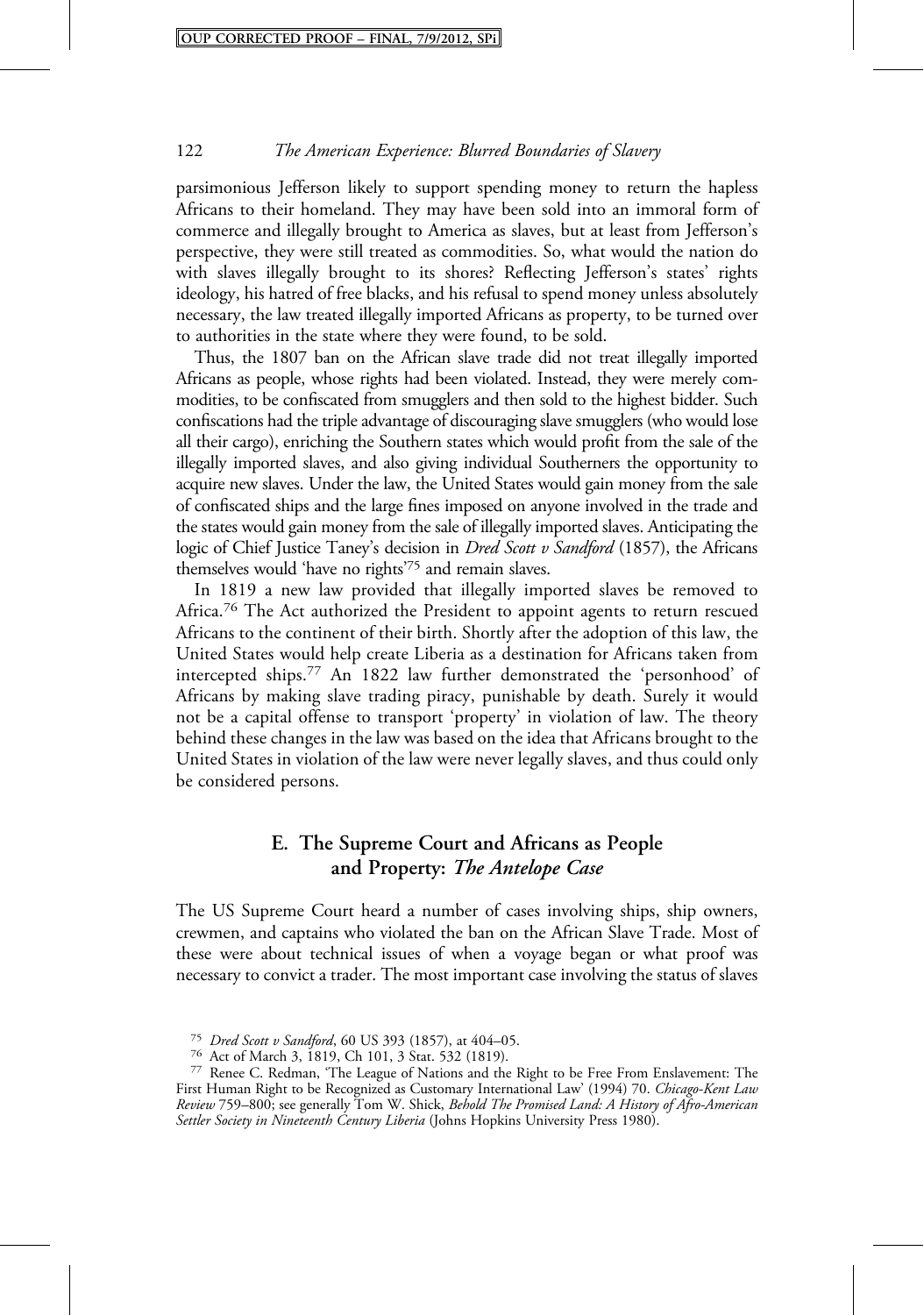as people or property came about in 1825, in the complex litigation involving a ship known as The Antelope.

In 1820 a US Coast Guard cutter seized *The Antelope*; originally a Spanish vessel involved in the slave trade, *The Antelope* had been captured by pirates and used to raid other ships. When intercepted by the US coast guard, the ship had an American captain and was flying the revolutionary flag of José Artigas.78 On board were 258 Africans, who had been captured on the high seas from a variety of ships. While Britain and the United States had banned the trade at this time, other nations, including Spain and Portugal, still allowed it. Spain claimed that the Africans were legally enslaved and owned by Spanish citizens, although strong evidence indicated that some of the Africans had been taken by American, Portuguese, or other slavers. The case first reached the US Supreme Court in 1825. The Court might have ruled that all the Africans on the ship were free under the various laws banning the trade to the United States, which included the right of US ships to stop slavers 'lurking' off the American coast. But, speaking for a unanimous Court, the slaveholding Chief Justice John Marshall held that while 'contrary to the law of nature', the African slave trade was 'consistent with the law of nations' and 'cannot in itself be piracy'. <sup>79</sup> Thus, Chief Justice Marshall treated all Africans on the ship as property—commodities—to be divvied up according to accepted rules of commercial law. He then sent the case back to the Circuit Court to determine the fate of the Africans.

When the case came back to the Supreme Court for the third time, Justice Robert Trimble of Kentucky, speaking for a unanimous bench, ruled that at the time of its capture *The Antelope* had once held 93 slaves legally owned by a Spanish citizen, but on a prorated basis, this claimant was entitled to just 39 Africans. The other Africans on *The Antelope* had been taken from Africa by Americans, Portuguese, and others who never came forward to make any claims. Thus, the Court ruled that 39 Africans should be turned over to Spanish authorities and the remaining Africans should be returned to Africa.<sup>80</sup> The Court did not know, and could never determine, which of the Africans on *The Antelope* had belonged to the Spanish claimant. Lawyers for the Africans claimed that since it was impossible to know which individuals might legally be slaves of the Spanish claimant, it would be wrong to condemn any of them to a lifetime of servitude. But, Trimble disagreed, affirming the Circuit Court, which chose 39 Africans by lot, to be turned over to the Spanish. The rest were repatriated to Africa.

The case of *The Antelope* illustrates the willingness of the Marshall court to see Africans—whether slave or free—as commodities or property. Coming from a culture that venerated individual liberty and due process, the justices nevertheless

<sup>78</sup> While his attempted revolution failed, José Artigas is considered the national hero of Uruguay. At this time his revolution was on the verge of total defeat; his flag was not connected to any recognized nation and was, by international standards, a flag that represented a rejection of the existing inter-

<sup>&</sup>lt;sup>79</sup> The Antelope, 23 US (10 Wheat.) 66 (1825). See generally John Noonan, The Antelope: The Ordeal of the Recaptured Africans and the Administrations of James Monroe and John Quincy Adams

<sup>&</sup>lt;sup>80</sup> The Antelope (III), 25 US (12 Wheat.) 546 (1827).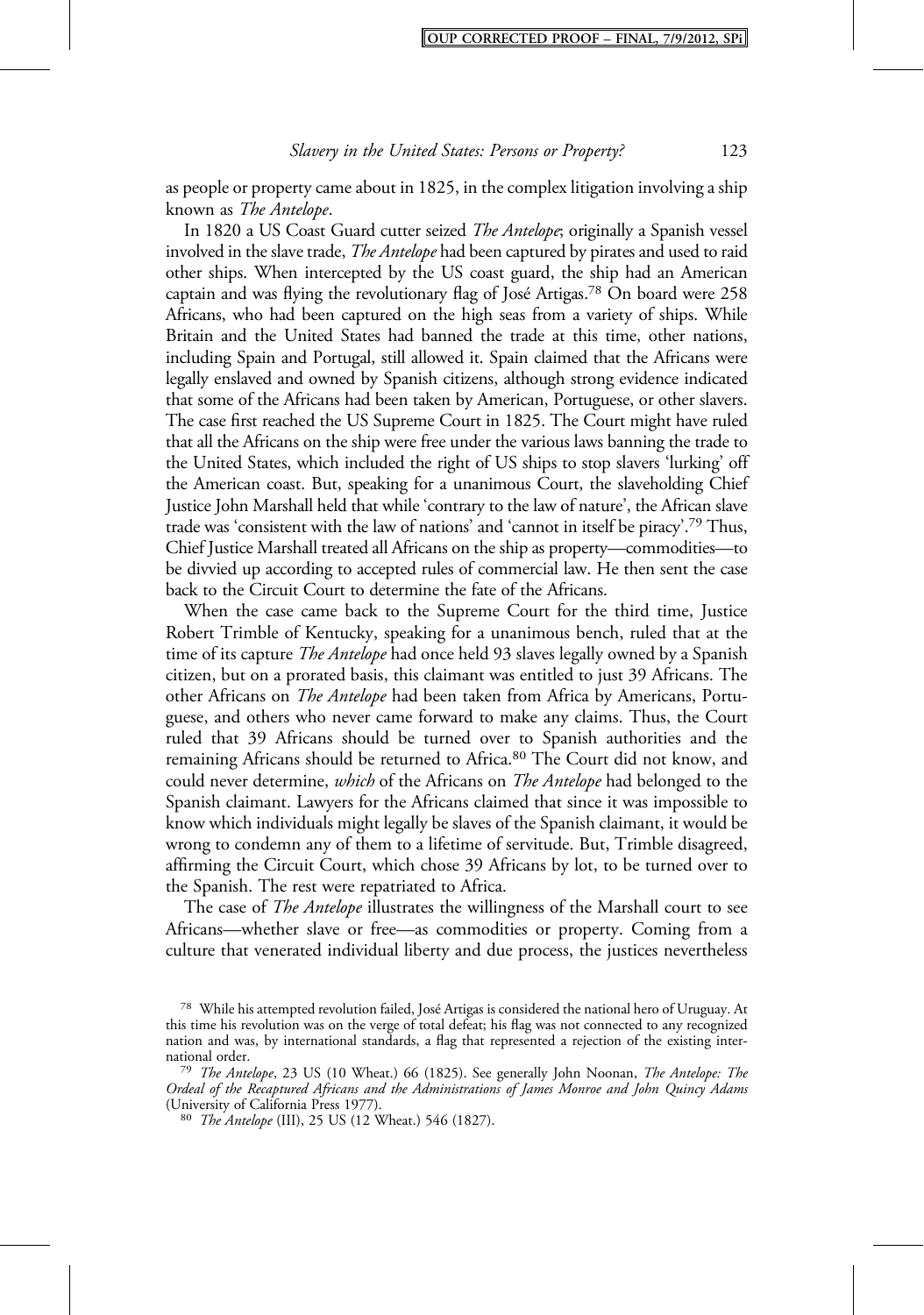upheld a determination of freedom or bondage by the luck of the draw, without any regard for the individual claims of particular Africans. In subsequent cases the US Supreme Court would similarly accept, without any qualms, the idea that slaves were commodities, property, to be bought and sold. Thus, in 1841, in Groves v Slaughter,<sup>81</sup> the court upheld contracts for the sale of slaves, recognizing that slaves were part of interstate commerce.

In *United States v The Amistad*<sup>82</sup> the Court treated all of the Africans as persons—indeed persons entitled to use lethal force to gain their liberty—because they had not been legally imported into Cuba. However, in the same decision the Court held that the cabin boy on the ship, who had been born a slave in Cuba, was not entitled to his liberty, and he was returned to bondage. In essence, the Court held that free people were entitled to fight for their liberty and resist illegal enslavement, but slaves were property and not entitled to liberty and not entitled to fight for their liberty. *The Amistad* is anomalous for many reasons and does not fit well into any particular American constitutional categories, because it is almost entirely about a treaty and specific set of facts. It had virtually no precedential value in the law, but was of course enormously important in the propaganda war over slavery. But it does reveal how the Court reaffirmed the status of slaves as property. Lauded as a great human rights case and an antislavery victory by some modern Americans,<sup>83</sup> the decision did not threaten the institution of slavery or even challenge the legitimacy of slavery. It merely reaffirmed the validity of international agreements that banned the African trade from some places. Had the Africans on *The Amistad* been legitimately held as slaves under Spanish law, the Court would have sent them back to Cuba, as it had in ordering that the slave cabin boy be sent back.

#### F. Fugitive Slaves as Property

A year after deciding *The Amistad*, the Court heard its first case under the Fugitive Slave Clause of Article IV of the Constitution. This Clause was framed with language implying that slaves were people. The clause did not specifically give Congress the power to regulate the return of fugitive slaves, and a textual analysis of the Constitution supports the argument that the clause assumed that the task of returning slaves would be entirely handled by the states. However, in 1793 Congress passed a law regulating the return of runaways.<sup>84</sup> The legislation generally spoke of fugitive slaves as 'persons'. The act was phrased in language similar to that used for criminal extradition. But, unlike a normal criminal proceeding, the law provided minimal procedural and evidentiary requirements for the return of

<sup>&</sup>lt;sup>81</sup> Groves v Slaughter, 40 US (15 Pet.) 449 (1841).<br><sup>82</sup> United States v The Amistad, 40 US (15 Pet.) 518 (1841).<br><sup>83</sup> See for example the movie *The Amistad.*<br><sup>84</sup> 'An Act respecting fugitives from justice, and persons Act of 12 February 1793, 1 Stat. 302.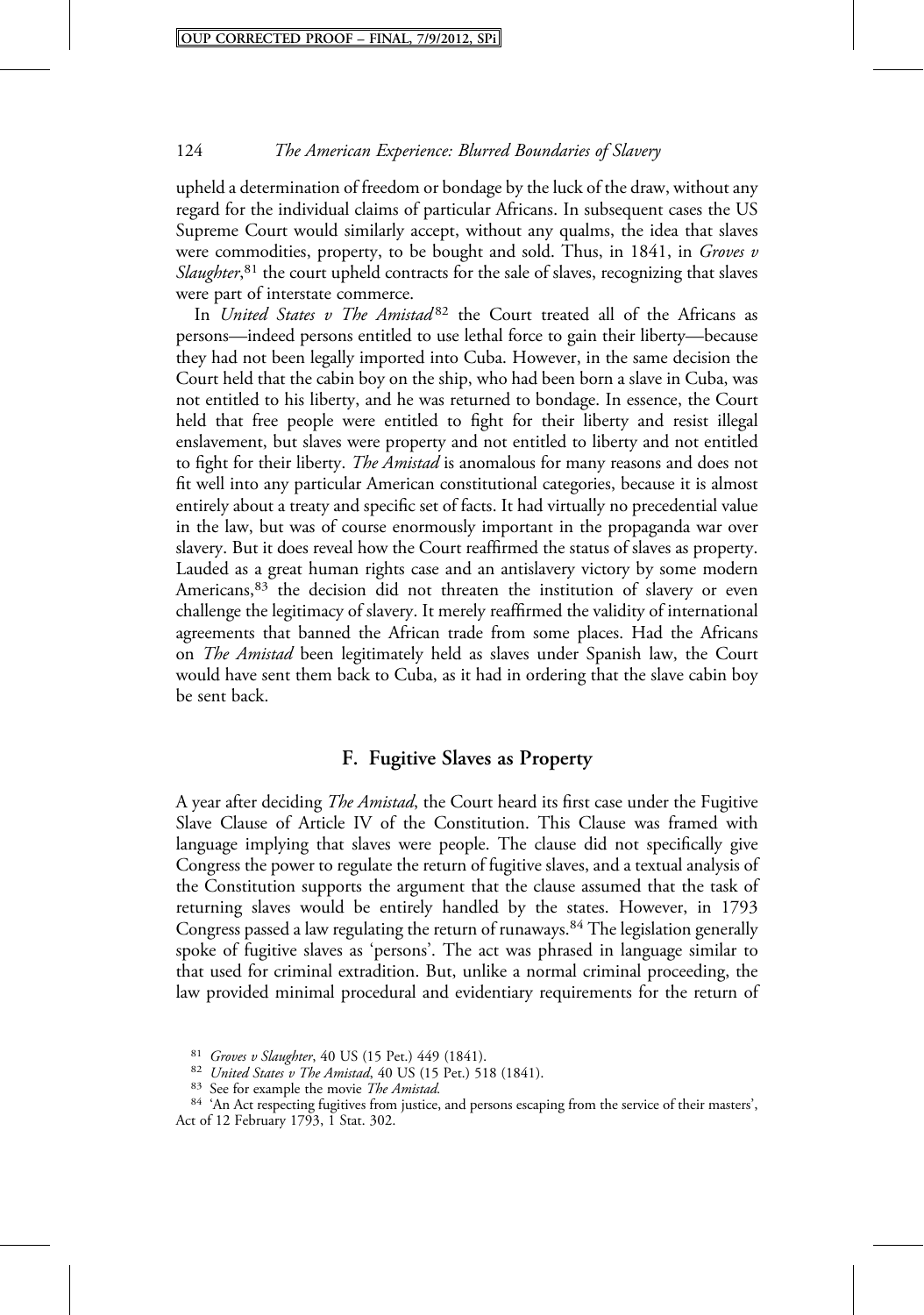fugitive slaves. An alleged fugitive could be remanded to a claimant 'upon proof to the satisfaction' of any federal, state, or local judge or magistrate, 'either by oral testimony or affidavit taken before and certified by a magistrate of any such State or Territory, that the person so seized or arrested' was a fugitive slave.<sup>85</sup> This lax evidentiary standard led most of the northern states to pass protective legislation, generally known as 'personal liberty laws', to prevent the kidnapping of free blacks.86 The personal liberty laws recognized the personhood of alleged slaves, and thus gave procedural rights to those claimed as slaves. In a sense the personal liberty laws could be read as merely accepting the presumption that all people in the North were free, and thus persons with rights; and that if that presumption proved to be incorrect, they could then be removed from the state as slaves.

In 1842, in Prigg v Pennsylvania, 87 the Supreme Court interpreted the 1793 law for the first time. Edward Prigg had been convicted of kidnapping for taking an alleged fugitive slave to Maryland in violation of Pennsylvania's personal liberty law of 1826. The Supreme Court reversed his conviction, holding on a variety of grounds that all state personal liberty laws were unconstitutional. Much of the case dealt with issues of federalism and Congressional power and did not affect the nature of slavery per se.<sup>88</sup> But a key aspect of Justice Joseph Story's majority opinion dramatically affected the definition of slaves. Story held that masters could seize their slaves wherever they found them, without the use of any law or legal process, as long as it was done without breach of the peace. This was so, according to Story, because the Fugitive Slave Clause of the Constitution gave masters a common law right of reception. Story wrote:

We have said that the clause contains a positive and unqualified recognition of the right of the owner in the slave, unaffected by any state law or legislation whatsoever, because there is no qualification or restriction of it to be found therein, and we have no right to insert any which is not expressed and cannot be fairly implied. Especially are we estopped from so doing when the clause puts the right to the service or labor upon the same ground, and to the same extent, in every other State as in the State from which the slave escaped and in which he was held to the service or labor. If this be so, then all the incidents to that right attach also. The owner must, therefore, have the right to seize and repossess the slave, which the local laws of his own State confer upon him, as property, and we all know that this right of seizure and recaption is universally acknowledged in all the slaveholding States. Indeed, this is no more than a mere affirmance of the principles of the common law applicable to this very subject.<sup>89</sup>

<sup>87</sup> 41 US (16 Pet.) 539 (1842).<br><sup>88</sup> See Paul Finkelman, 'Story Telling on the Supreme Court: *Prigg v Pennsylvania* and Justice Joseph Story's Judicial Nationalism' (1995) 1994 Supreme Court Review 247-94; and Paul Finkelman, 'Prigg v Pennsylvania: Understanding Justice Story's Pro-Slavery Nationalism' (1997) 2 Journal of Supreme Court History 51–64.<br><sup>89</sup> Prigg at 613.

<sup>&</sup>lt;sup>85</sup> Ibid at sec. 3.<br><sup>86</sup> See generally, Thomas D. Morris, *Free Man All: The Personal Liberty Laws of the North,*  $1780-1861$  (Johns Hopkins University Press 1974).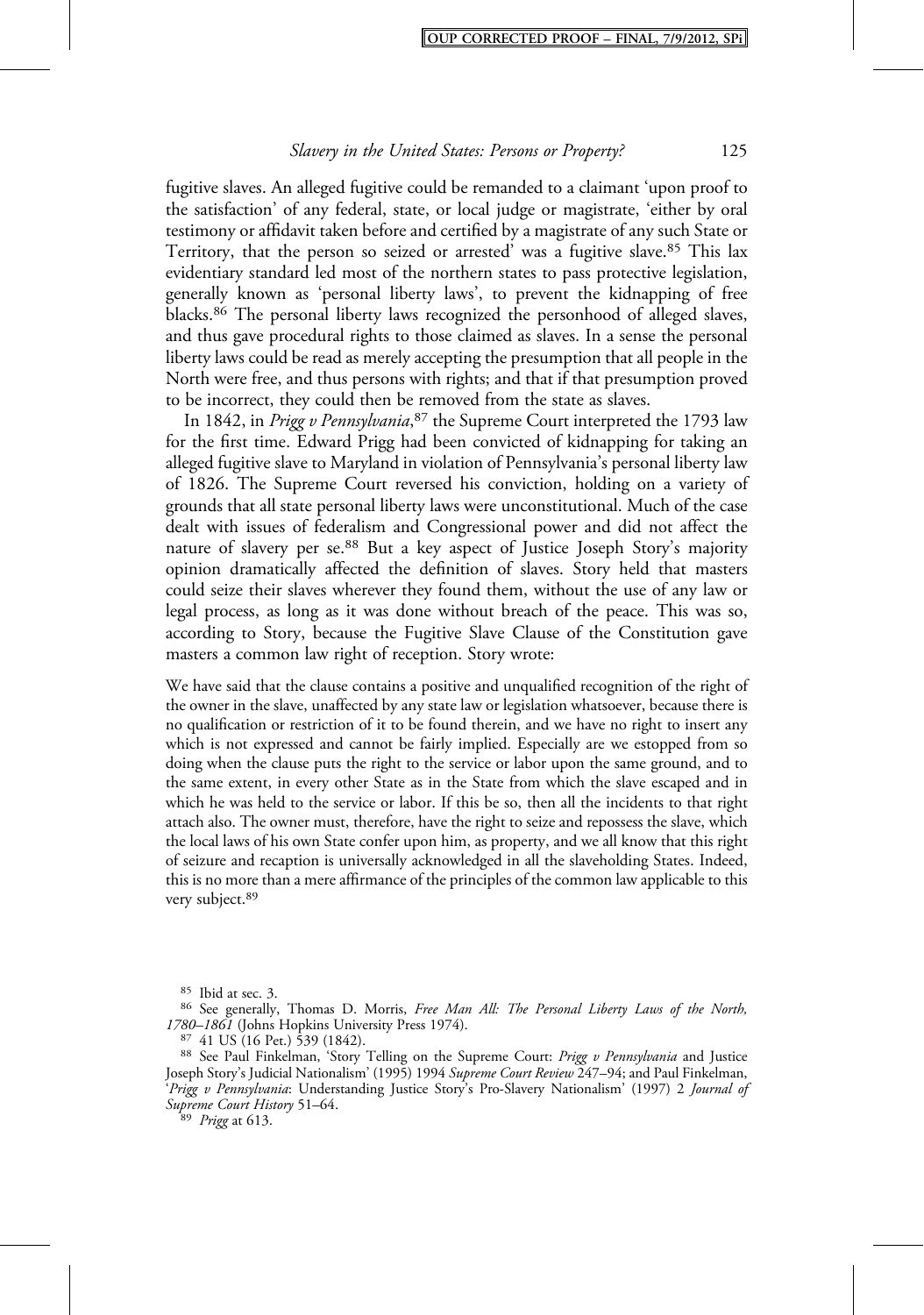Story then quoted *Blackstone's Commentaries* on the meaning of reception:

Recaption or reprisal [says he] is another species of remedy by the mere act of the party injured. This happens when anyone hath deprived another of his property in goods or chattels personal, or wrongfully detains one's wife, child or servant, in which case the owner of the goods, and the husband, parent or master, may lawfully claim and retake them wherever he happens to find them, so it be not in a riotous manner or attended with a breach of the peace.<sup>90</sup>

#### Story added:

[U]nder and in virtue of the Constitution, the owner of a slave is clothed with entire authority, in every State in the Union, to seize and recapture his slave whenever he can do it without any breach of the peace or any illegal violence. In this sense and to this extent, this clause of the Constitution may properly be said to execute itself, and to require no aid from legislation, state or national.<sup>91</sup>

Later in his opinion Story suggested that recovering fugitive slaves might be done in an *in rem* proceeding, that is: a suit against 'a thing'.<sup>92</sup>

Decided in 1842, Prigg was the most proslavery moment in Supreme Court history until the *Dred Scott* decision in 1857. In *Prigg* the Court eliminated any claims to 'personhood' for alleged fugitive slaves. Rather, the entire United States had to accept and recognize a master's 'right to seize and repossess the slave, which the local laws of his own State confer upon him, as property'. The law of the South was now the law throughout the United States. Slaves were to be treated as 'goods or chattels personal', and could be seized just as one might seize a runaway horse or dog. Or they might be treated as 'things' that were wrongly in the possession of someone who did not own them, and thus subject to an *in rem* process.

Until *Prigg*, the United States had never actually tried to define what a slave was, under federal law. The slave trade bans did not define what a slave was, but simply prohibited the importation of Africans and Afro-Caribbeans, unless ship captains could prove they were free. Cases like *Groves v Slaughter*  $(1841)$  did not involve slaves, but only commercial paper associated with the sale of slaves. But in Prigg, Justice Story actually defined what a slave was. His answer was simple: slaves were property and that status was conferred by the laws of the Southern states. The slave states would now define who was a slave and the national government would respect that. Prigg was an enormous victory for the South, because it nationalized the southern law of slavery and confirmed that under the Constitution slaves were property. But it also led to a backlash of non-cooperation throughout the North.<sup>93</sup> Northern states refused to help enforce the federal law, in part because they did not want to participate in a process that precluded them from protecting their free black neighbors from being kidnapped. Thus, to fully achieve the fruits of their victory,

<sup>&</sup>lt;sup>90</sup> *Prigg*, quoting *Blackstone's Commentaries*, 1765, 3:4. <sup>91</sup> Ibid. <sup>92</sup> Prigg at 624. <sup>92</sup> Prigg at 624. <sup>93</sup> Paul Finkelman, '*Prigg v Pennsylvania* and Northern State Courts: Antislavery Use of a Proslavery Decision' (1979) 25 Civil War History 5-35.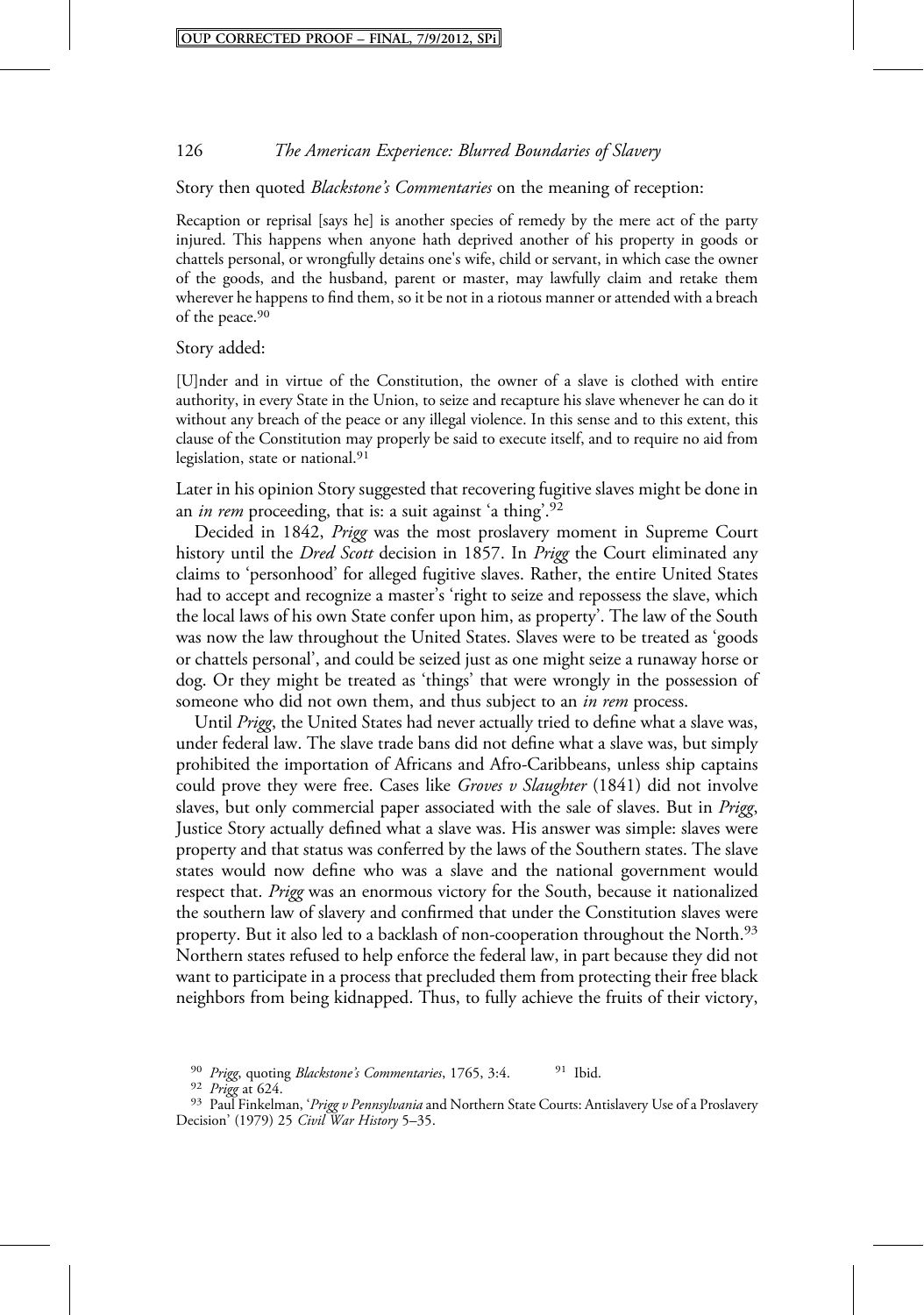Southerners demanded a new fugitive slave law that would provide effective enforcement of their federal right to recapture fugitive slaves.

In 1850 a new fugitive slave law created a federal law enforcement bureaucracy the first of its kind in American society—to help masters regain their runaway slaves.<sup>94</sup> Federal judges and newly created federal commissioners would hear these cases. Their rulings were final and could not be appealed to a state judge or another federal judge. Rather, the certificate issued by a judge or commissioner would 'be conclusive of the right of the person or persons in whose favor granted, to remove such fugitive to the State or Territory from which he escaped, and shall prevent all molestation of such person or persons by any process issued by any court, judge, magistrate, or other person whomsoever'. <sup>95</sup> Unlike all other people brought before Federal Courts, fugitive slaves had no right of appeal, no right to a writ of habeas corpus, no right to test their liberty before a jury or an appellate judge. Even more important, the law provided that '[i]n no trial or hearing under this act shall the testimony of such alleged fugitive be admitted in evidence'. <sup>96</sup> This provision, more than any other, reduced the slave to a 'thing'. The ability to speak or communicate is an essential aspect of humanity. The law took this quintessential human attribute away from the alleged fugitive slave. Standing mute in a courtroom, the slave had become legally 'a thing'.

#### G. Dred Scott and Race: The Final Definition of the Slave

Dred Scott v Sandford<sup>97</sup> is certainly the most infamous decision ever rendered by the US Supreme Court. Scott had been the slave of a US Army officer, Captain John Emerson, of Missouri, who took Scott to army forts in Illinois, which was a free state, and to the Wisconsin Territory<sup>98</sup> where slavery was prohibited by the Compromise of 1820, also known as the Missouri Compromise. On the basis of his residence in two jurisdictions where slavery was prohibited—Illinois and the Wisconsin Territory—Scott sued for freedom in 1846. After a number of trials, appeals, and hearings the Supreme Court finally decided the case in 1857.

Two of the Court's narrow holdings are legally defensible in the context of the 1850s: that Dred Scott did not become free by being taken to the Wisconsin Territory and that Congress lacked the power to emancipate slaves brought to the federal territories. It is even plausible to argue that the Court's larger holding—that it was unconstitutional to ban slavery from the territories—was at least legally

<sup>95</sup> Ibid, Sec. 6.<br><sup>96</sup> Ibid.<br><sup>97</sup> 60 US (19 How.) 393 (1857).<br><sup>98</sup> A territory was an area of land that was mostly unsettled. When a sufficient number of free, non-Indian migrants had settled a territory, it could apply for statehood. Until then, the territory was initially governed directly by Congress and later by a territorial legislature. Since the adoption of the Constitution, Congress had prohibited slavery in some territories, and allowed it in others.

<sup>&</sup>lt;sup>94</sup> An Act to amend, and supplementary to, the Act entitled 'An Act respecting Fugitives from Justice, and Persons escaping from the Service of their Masters, approved February twelfth, one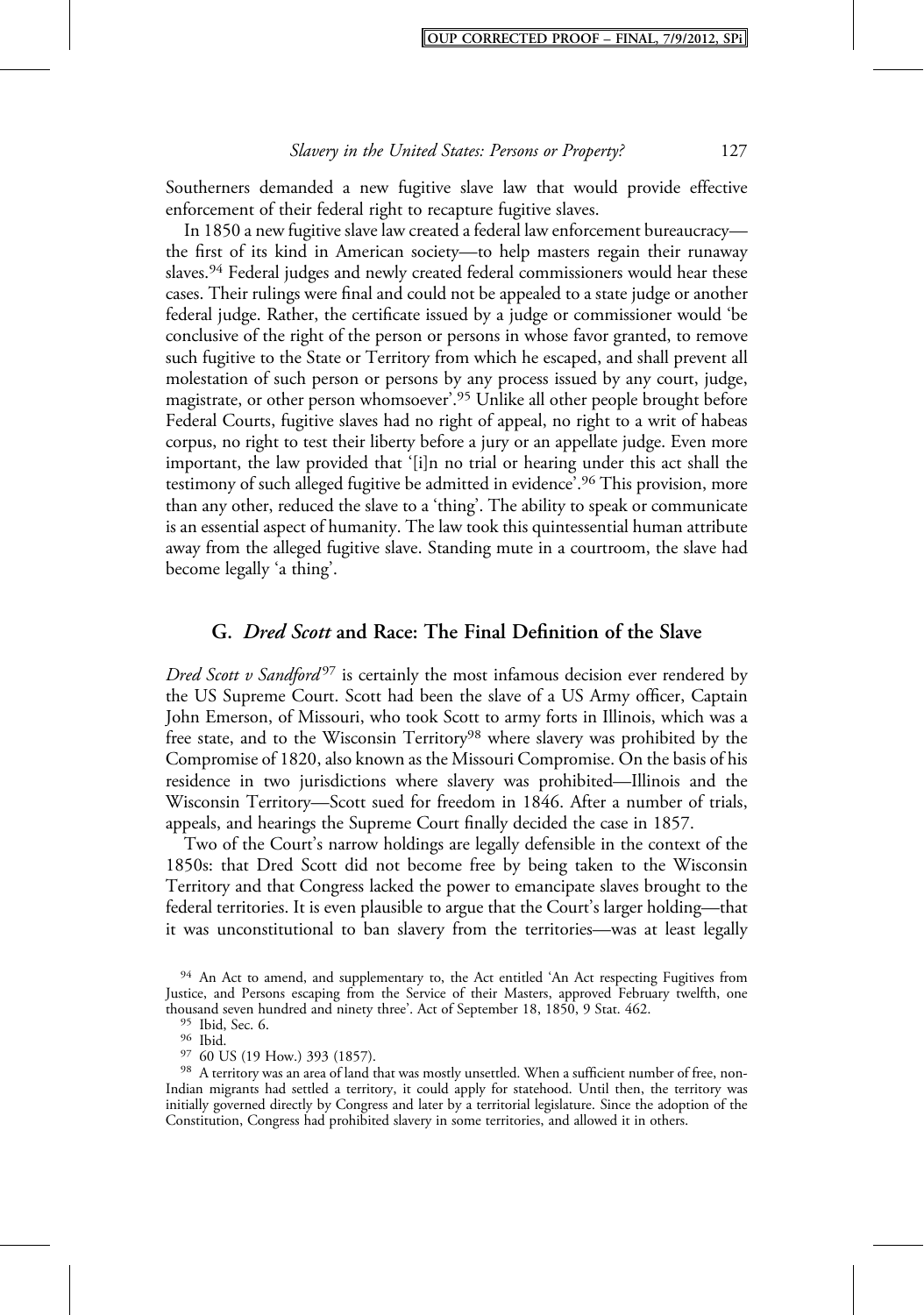defensible.<sup>99</sup> However, *Dred Scott* is most remembered for Chief Justice Roger B. Taney's racist language and his constitutionally problematic conclusion that blacks, even if free, could never be citizens of the United States. Free blacks voted in at least six states at the time of the ratification of the United States Constitution in 1787. Similarly, when Chief Justice Taney announced the decision, free African-Americans still could vote and hold office in a number of states. Thus, it is hard to imagine how they could not have been citizens at the founding of the United States, and therefore their descendants not be citizens.

My point here is not, however, to belabor the injustice of Chief Justice Taney's decision. Rather it is to show how the decision helped refine the definition of slavery under federal law. Two parts of Chief Justice Taney's 'Opinion of the Court' are particularly relevant for this analysis.<sup>100</sup> First, Taney found that slaves were a form of private property explicitly recognized and protected by the Constitution and federal law. His analysis precluded seeing slaves as persons. Having established this, Taney concluded that no federal law could emancipate slaves by merely banning them from federal territories. This would constitute taking property without due process of law or just compensation. Thus, Dred Scott was not free because the law that made the territories free soil was unconstitutional. This meant that slaves were not only property, but as Taney argued, specially protected property. Taney's second point concerned race. Taney asserted that blacks could never be citizens of the United States, even if free. Taney starkly framed the issue thus:

The question is simply this: Can a negro, whose ancestors were imported into this country, and sold as slaves, become a member of the political community formed and brought into existence by the Constitution of the United States, and as such become entitled to all the rights, and privileges, and immunities, guarantied by that instrument to the citizen? One of which rights is the privilege of suing in a court of the United States in the cases specified in the Constitution.<sup>101</sup>

In answering this question, Taney used some of the most racist language in American jurisprudence, arguing that at the Founding of the nation blacks were either all slaves or, if free, without any political or legal rights. He declared blacks

are not included, and were not intended to be included, under the word 'citizens' in the Constitution, and can therefore claim none of the rights and privileges which that instrument provides for and secures to citizens of the United States. On the contrary, they were at that time [1787] considered as a subordinate and inferior class of beings, who had been subjugated by the dominant race, and, whether emancipated or not, yet remained subject to their authority, and had no rights or privileges but such as those who held the power and the Government might choose to grant them.<sup>102</sup>

 $^{100}$  Taney's opinion is labeled the 'Opinion of the Court', although each one of the other eight Justices wrote an opinion in the 7–2 decision.

<sup>&</sup>lt;sup>99</sup> Paul Finkelman, 'Was *Dred Scott* Correctly Decided? An "Expert Report" For the Defendant' (2008) 12 Lewis & Clark Law Review 1219–1252.

 $101$  *Dred Scott v Sandford*, 60 US (19 How.) 393, 403 (1857).  $102$  Ibid 402–05.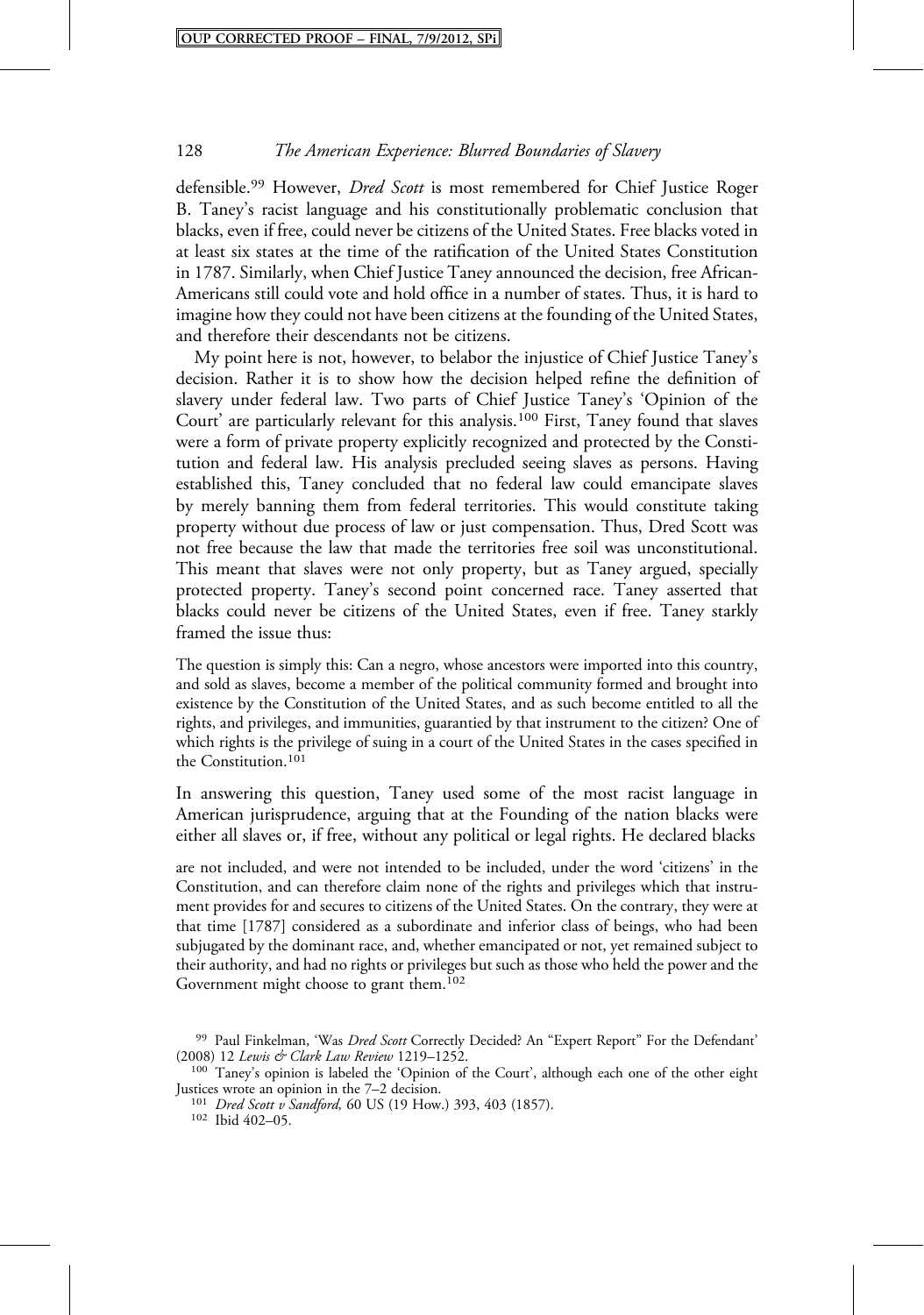According to Taney, blacks were 'so far inferior, that they had no rights which the white man was bound to respect<sup>'</sup>.<sup>103</sup> Thus, he concluded that blacks could never be citizens of the United States, even if they were born free and considered to be citizens of the states in which they lived. Taney in effect determined that the Constitution created a kind of dual citizenship—state and federal—and that while the states might be able to make anyone a citizen, federal citizenship was limited only to whites because it was impossible for Taney to imagine that the southern founders of the nation would have agreed to the Constitution if blacks were to be citizens.

Thus, Taney returned to the original determining factor of the status of slave: race and inheritance. At the founding it was assumed, in Taney's mind, that all blacks were slaves. This was the proper status of all blacks. Those who had somehow managed to be free were still inherently, genetically, and constitutionally inferior. They might no longer be property, but they could never be fully free members of society. They might instead be seen as unclaimed 'things', subject to whatever limitations whites collectively chose to impose on them.

Dred Scott was the final antebellum (pre-Civil War) definition of a slave. By 1860 Congress and the Court had shaped the constituent parts of what a slave was. Slaves were Africans or the descendants of black African women. No jurisdiction in the United States had adopted the 'one drop rule' of determining race; that would come along in the early twentieth century. But, since the 1660s the rule had been that the children of slave women were slaves. This meant a few slaves looked white, but that was a minor issue. More importantly, African-Americans who were free were still presumptively slaves and could never be citizens. In Jones v Van Zandt (1847) the US Supreme Court had held that whites should presume that any black might be a slave.104 John Van Zandt had given a ride to a group of blacks who were walking on a road in Ohio, which was a free state. Van Zandt had no legal notice that these African-Americans were actually runaway slaves.<sup>105</sup> The Court rejected Van Zandt's claim that in Ohio there was a legal presumption that all people were free. Instead, the Court held Van Zandt liable for the value of one slave who was not recovered and for the costs of recovering the others.

Van Zandt, in conjunction with Dred Scott, established the legal rule that all African-Americans were presumptively slaves and had no rights under the Constitution. Furthermore, under the Fugitive Slave Law of 1850 blacks, even if free, had no right to testify on their own behalf in hearings to determine their status. Free people could be dragged into bondage without ever being allowed to assert their free status in their own words. Even free blacks were 'things', standing mute in a federal courtroom. Slaves were also property. Prigg, Van Zandt, Dred Scott, and the 1850 Fugitive Slave Law all reaffirmed this. Slaves under federal law were never people. They were property without a voice in a courtroom and without rights. And, as noted above, *all* blacks were presumptively slaves.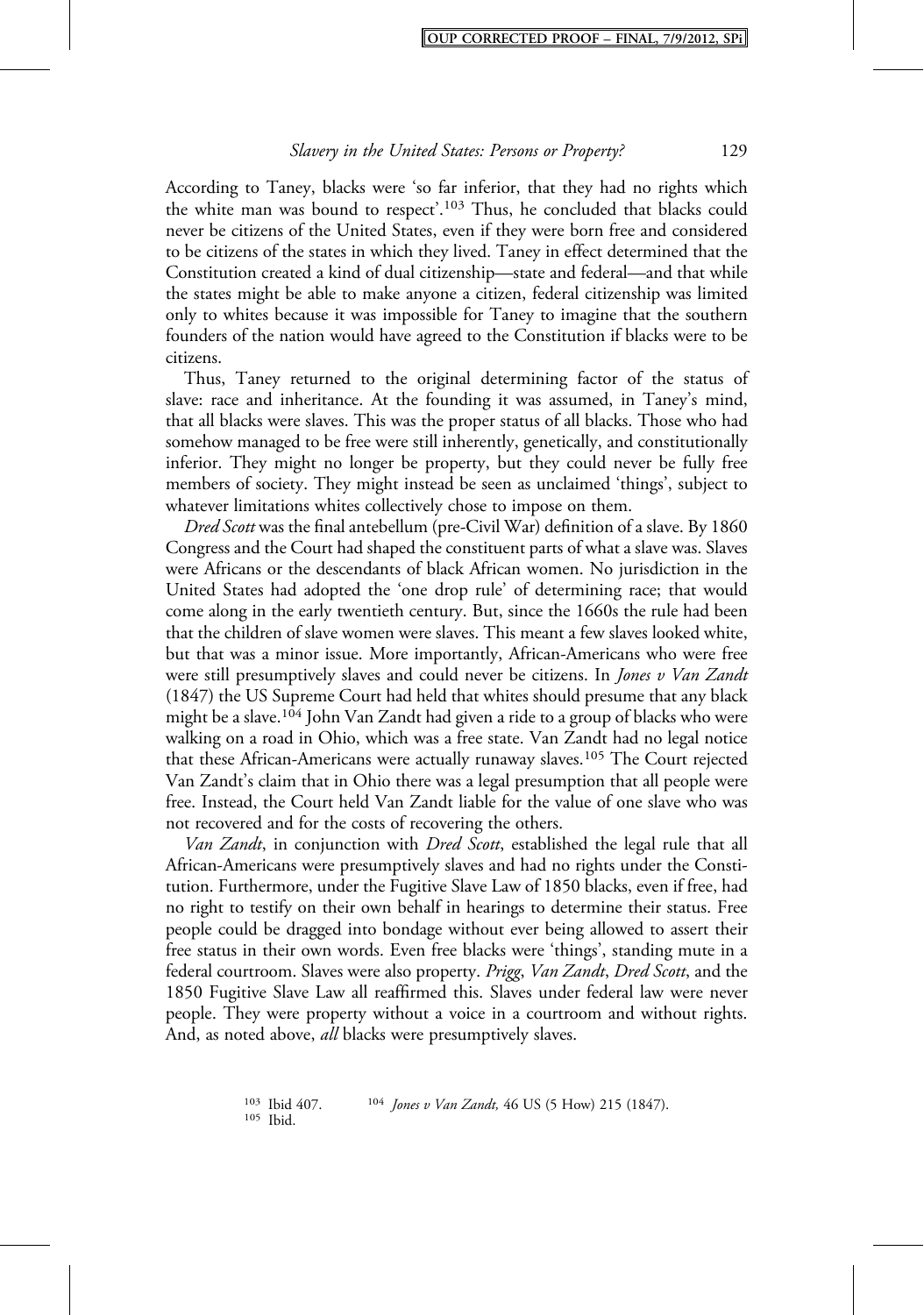The slave states would ultimately determine who was free and who was a slave. The Federal Government and the courts would follow the lead of the slave states. According to the Court's interpretations in Prigg, Jones v Van Zandt, and other cases, the Constitution commanded this in the Fugitive Slave Clause. The free states were required to accept the rules of the slave states. On the eve of the Civil War, politicians and judges in the slave states were in fact arguing that the free states had to recognize the status of a slave even if a master voluntarily took that slave to a free state. In Dred Scott, Justice Samuel Nelson, in a concurring opinion, hinted that this was the next issue the Court would decide:

A question has been alluded to, on the argument, namely: the right of the master with his slave of transit into or through a free State, on Business or commercial pursuits, or in the exercise of a Federal right, or the discharge of a Federal duty, being a citizen of the United States, which is not before us. This question depends upon different considerations and principles from the one in hand, and turns upon the rights and privileges secured to a common citizen of the republic under the Constitution of the United States. When that question arises, we shall be prepared to decide it.<sup>106</sup>

Two years later, in *Mitchell v Wells*,<sup>107</sup> Mississippi's highest court declared that a slave from that state would always be a slave, even if, as in this case, her master took her to Ohio and legally manumitted her there.

Finally, American constitutional theory, from the Founding until the Civil War, held that generally *only* the states could change the status of slaves. Except in the District of Columbia, and perhaps the Territories (although Taney denied this in Dred Scott) virtually all lawyers, jurists, scholars, and politicians agreed that the national government had no power to end slavery or free slaves. Thus, slaves were constitutionally sanctioned property, and the national government had an obligation to protect that property. No other form of property had specific sanction in the Constitution or specific federal statutes aimed at protecting it, like the Fugitive Slave Laws. Yet, while obligated to preserve and protect slavery, the national government had no power to regulate it or end it. In addition, under *Dred Scott*, even when slaves became free, they and their descendants would never be citizens and would always bear the stigma of servitude. While Congress had the power to pass naturalization laws and set standards for citizenship, according to Chief Justice Taney it could never set standards that would include free African-Americans. Constitutionally, at least, slavery was indeed a peculiar institution.

#### H. Conclusion: Emancipation and the Definition of Slaves

When he took office in 1861, President Abraham Lincoln faced an unprecedented crisis. Seven states had seceded between his election in November 1860 and his

<sup>&</sup>lt;sup>106</sup> Dred Scott at 468.<br><sup>107</sup> Mitchell v Wells, 37 Miss. 235 (1859). For an extensive discussion of this case, see Paul Finkelman, An Imperfect Union: Slavery, Federalism, and Comity (University of North Carolina Press 1981).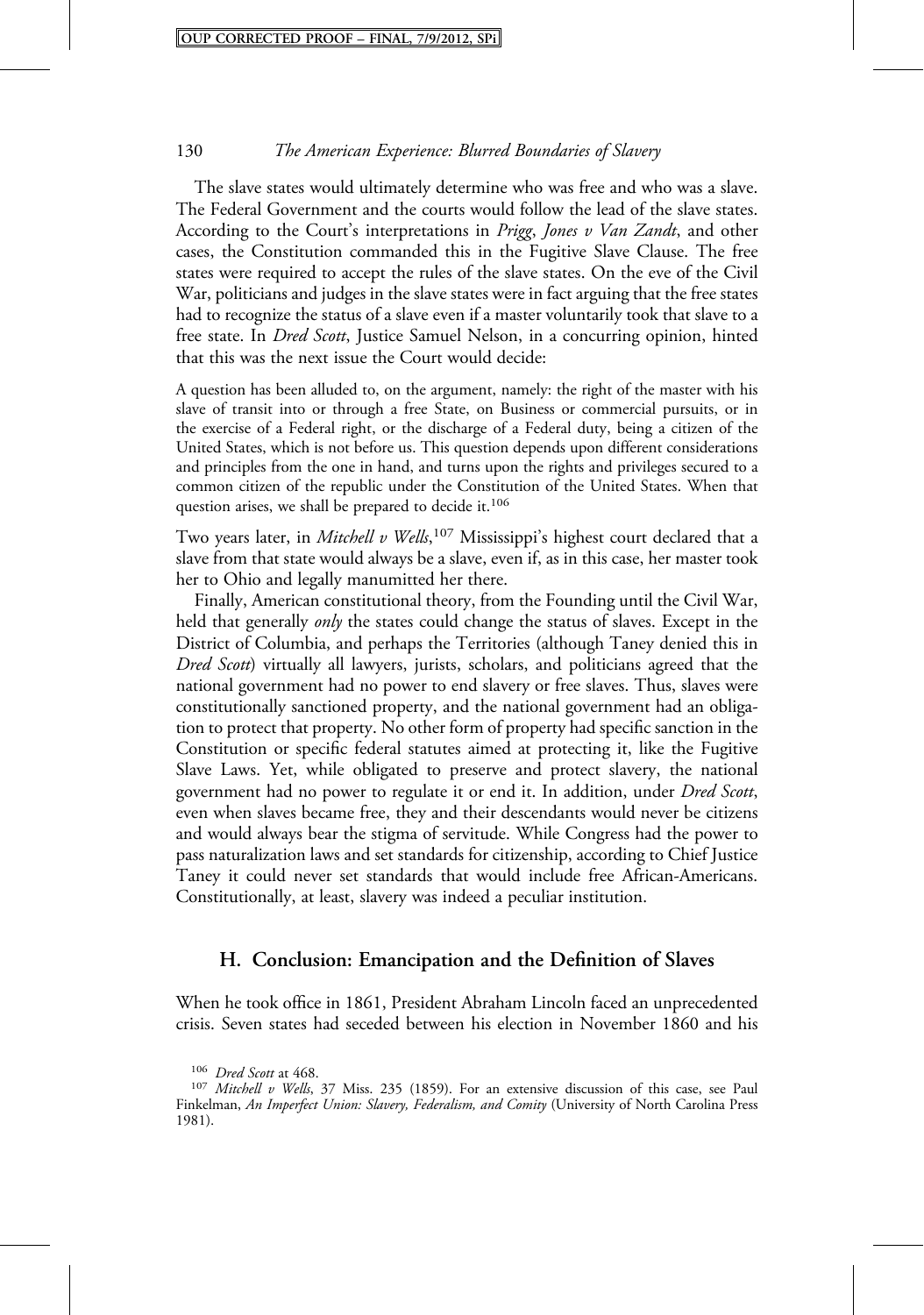inauguration in March 1861. These states claimed to be part of the Confederate States of America. This was a new nation, conceived in slavery and dedicated to the proposition that all men were clearly not created equal. Shortly after Lincoln's inauguration, but before the Civil War began, the Confederate Vice President, Alexander Stephens, condemned the North for accepting the idea of racial equality. But Stevens noted:

Our new government is founded upon exactly the opposite idea; its foundations are laid, its corner-stone rests, upon the great truth that the negro is not equal to the white man; that slavery subordination to the superior race is his natural and normal condition. This, our new government, is the first, in the history of the world, based upon this great physical, philosophical, and moral truth.<sup>108</sup>

The Southern states left the Union in 1860–61 because they believed that Lincoln threatened slavery. In his First Inaugural Address, on March 4, 1861, Lincoln took pains to deny this, urging the seven seceding states to return to the Union. In making this case Lincoln argued that slavery in the southern states was safe under the Constitution and under his administration. He reiterated a point made during the campaign: 'I have no purpose, directly or indirectly, to interfere with the institution of slavery in the States where it exists. I believe I have no lawful right to do so, and I have no inclination to do so'. He underscored this position by quoting the Republican Party Platform, that 'the right of each State to order and control its own domestic institutions according to its own judgment exclusively, is essential to that balance of power on which the perfection and endurance of our political fabric depend'. He promised that during his administration 'all the protection which, consistently with the Constitution and the laws, can be given, will be cheerfully given to all the States when lawfully demanded, for whatever cause—as cheerfully to one section as to another'. 109

Lincoln's position was an orthodox and almost universally accepted interpretation of the Constitution. Since 1787, virtually all Constitutional theorists had understood that the national government had no power to interfere with the 'domestic institutions' of the states.<sup>110</sup> Thus the states, and not the national government, had sole power to regulate personal status, such as marriage, divorce, child custody, inheritance, voting, and freedom—whether one was a slave or a free person. After the Constitutional Convention of 1787, General Charles Cotesworth Pinckney told the South Carolina House of Representatives:

<sup>108</sup> Alexander H. Stephens, 'The Cornerstone Speech', March 21, 1861, found at <http:// teachingamericanhistory.org/library/index.asp?documentprint=76> (accessed 25 November 2011).<br><sup>109</sup> Abraham Lincoln, 'First Inaugural Address—Final Text' in Roy P. Basler, *The Collected Works*<br>of Abraham Lincoln (Rutgers U

<sup>&</sup>lt;sup>110</sup> A few abolitionist outliers, like Lysander Spooner, argued otherwise. But no judges, politicians, or very many lawyers took their arguments seriously. Even strongly antislavery Republicans, like Salmon P. Chase of Ohio, understood that Congress had no power to end slavery in the states. See for example, Eric Foner, Free Soil, Free Labor, Free Men: The Ideology of the Republican Party Before the Civil War (Oxford University Press 1970) and Finkelman (n 107).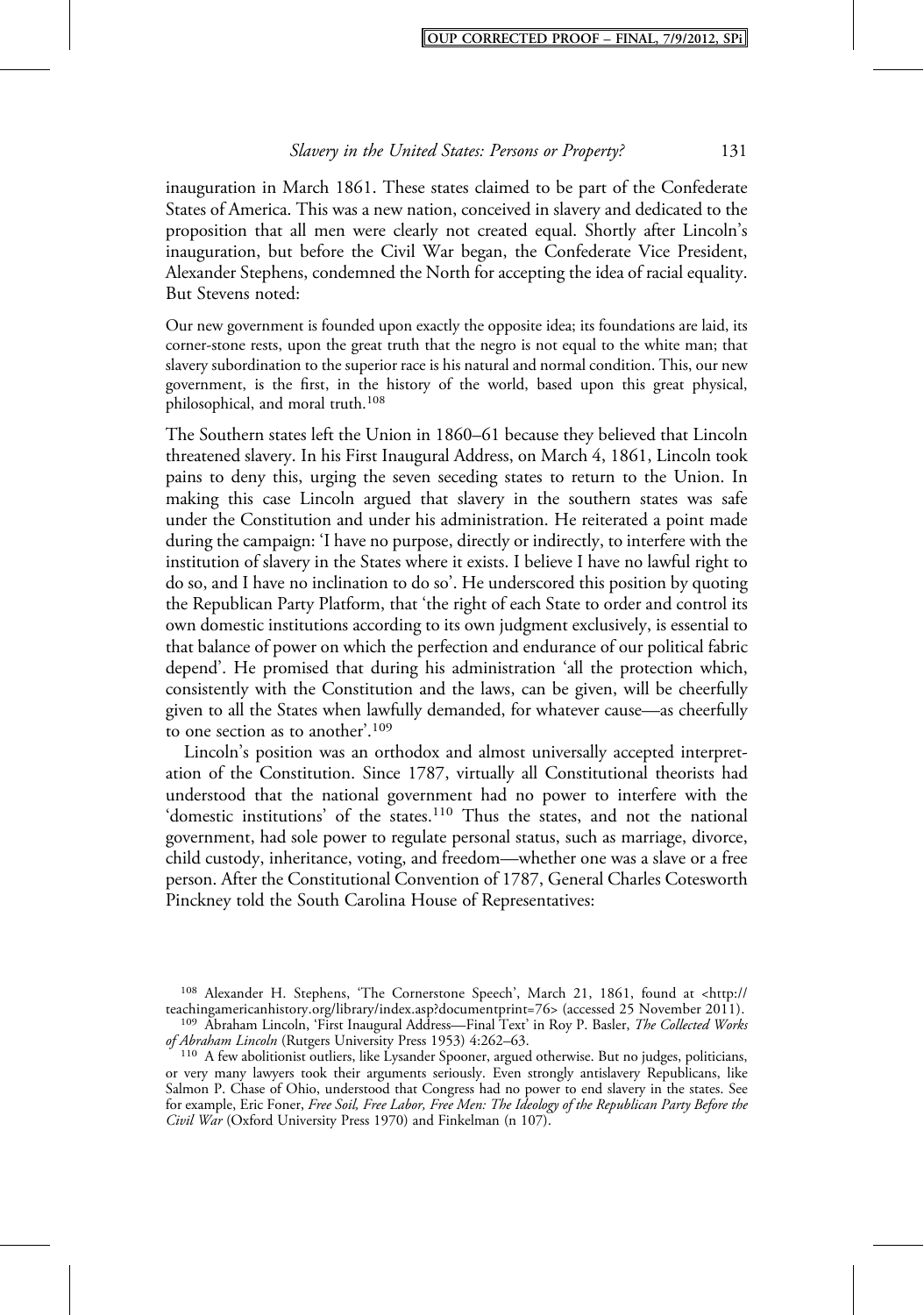We have a security that the general government can never emancipate them, for no such authority is granted and it is admitted, on all hands, that the general government has no powers but what are expressly granted by the Constitution, and that all rights not expressed were reserved by the several states.<sup>111</sup>

In 1861 no responsible political leaders, jurists, or legal theorists would have disagreed with this position.

Thus, when Lincoln entered office he fully understood that he had 'no lawful right' to 'interfere with the institution of slavery in the States where it exists'. Because he had no 'lawful right' to free slaves in the South, he could honestly tell the seceding states: 'I have no inclination to do so'. This statement did not mean that Lincoln had no personal desire to see slavery abolished. Lincoln's personal views on slavery were clear: he hated slavery and had always believed that '[i]f slavery is not wrong, nothing is wrong'. <sup>112</sup> But, his personal desires could not overcome the constitutional realities of his age. Consistent with his long-standing Whig ideology, Lincoln rejected the idea of acting outside the Constitution. Reflecting his sense of the politically possible, Lincoln willingly reassured the seceding states that he had no 'inclination' to do what he could not constitutionally, legally, or politically accomplish. When circumstances changed, so would Lincoln's 'inclination'. But, in March 1861, Lincoln had no reason to think that circumstances would change so dramatically and so quickly.

In April 1861 Confederate forces attacked the United States, and almost immediately emancipation emerged as a war issue. By August 1861, slaves who ran from their Confederate masters to US Army lines became free on the theory that as property they could be confiscated and emancipated as contrabands of war. This affected thousands of slaves, but only thousands out of the nearly four million slaves in the nation. Lincoln rejected other early emancipation schemes—such as John C. Frémont's vainglorious attempt to free all the slaves in Missouri. Since Missouri was not in the Confederacy, the slaves there could not be construed as contrabands and freed by the Army. As long as Missouri remained in the Union, the Constitution precluded emancipation there.<sup>113</sup> Lincoln understood that slaves within the United States were legally property. So too did Congress. In April 1862, Congress abolished slavery in the District of Columbia by providing compensation for the masters. This law was consistent with the notion that slaves were property but also consistent with the idea that Congress had the power to regulate and govern the District of Columbia.<sup>114</sup>

Five months later, on 22 September 1862, Lincoln issued the preliminary emancipation proclamation. This document, and the final Emancipation

<sup>&</sup>lt;sup>111</sup> Pinckney quoted in Elliot (n 55) 4:286. For greater discussion of this issue at the Convention see Finkelman (n 47).

<sup>&</sup>lt;sup>112</sup> Lincoln to Albert G. Hodges, April 4, 1864, Basler (n 109) 7:281.<br><sup>113</sup> See Paul Finkelman, 'Lincoln and the Preconditions for Emancipation: The Moral Grandeur of a Bill of Lading' in William A. Blair and Karen Fisher Younger (eds) *Lincoln's Proclamation: Race, Place, and the Paradoxes of Emancipation* (University of North Carolina Press 2009) 13-44.

<sup>&</sup>lt;sup>114</sup> 'An Act for the Release of Certain Persons Held to Service or Labor in the District of Columbia', April 16, 1862, 12 Stat 376.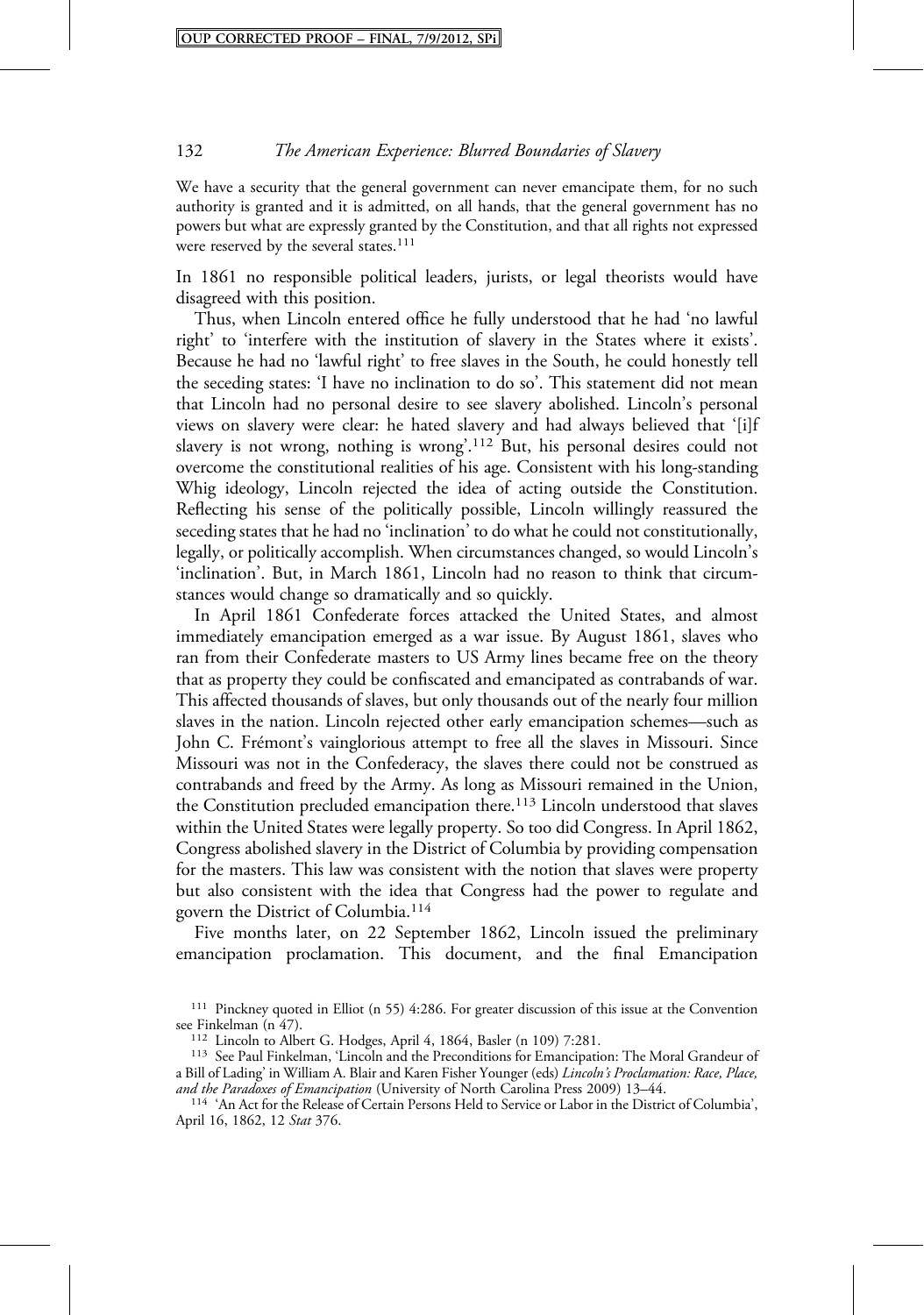Proclamation of 1 January  $1863$ ,<sup>115</sup> recognized the property status of slaves. The Proclamation only applied to those states, or parts of states, that were in rebellion against the government. It was a war measure which Lincoln issued 'as Commander-in-Chief, of the Army and Navy of the United States in time of actual armed rebellion'. As a war measure designed to cripple the ability of those in rebellion to resist the lawful authority of the United States, the Proclamation applied only to those states and parts of states that were still in rebellion. This was constitutionally essential. Lincoln only had power to touch slavery where he could not actually enforce the Constitution. Where the Constitution was in force, federalism and the Fifth Amendment prevented emancipation. The Emancipation Proclamation was narrowly written, carefully designed to withstand the scrutiny of the Supreme Court, still presided over by Chief Justice Taney.<sup>116</sup>

However, on another front, Lincoln ignored Taney and *Dred Scott*. When he issued the preliminary Emancipation Proclamation, the United States President also authorized the enlistment of black troops. He had never accepted Taney's notion that slaves were wholly without rights, or incapable of ever being citizens, even though he also did not believe in full political or social equality for African-Americans. Allowing black men to serve in uniform was a major step in the direction of equality and a fundamental attack on slavery. For the first time since the Constitution was written, the national government was willing to move blacks out of a subordinate status. By the end of the Civil War there would be a few African-American officers and many non-commissioned officers. Some of these soldiers would be awarded the nation's highest military tribute, the Congressional Medal of Honor, and shortly before he was assassinated, President Lincoln advocated for suffrage for black veterans and other African-Americans.

Even before the War ended, Congress would pass the Thirteenth Amendment to the United States Constitution which put an end to *de jure* slavery in the United States, and, in December 1865, that is eight months after the end of the War, the Amendment was ratified. The Thirteenth Amendment simply stated: 'Neither slavery nor involuntary servitude, except as punishment of crime whereof the party shall have been duly convicted, shall exist within the United States, or any place subject to their jurisdiction'. Slavery was now over in the United States.

But even after Emancipation, courts and legislatures struggled to determine what the end of slavery meant. Clearly African-Americans could no longer be treated as property, to be bought and sold. But, in 1865, it was not clear what rights ex-slaves would have. Ultimately, both Congress and the Supreme Court would conclude, correctly, that slavery was not simply a system of exploitive labor. Rather, it was a system of treating people like property—without the power to control their own lives, without the right to own land or personal property, without the power to speak out about their own liberty, without the power to even control their families. These were the 'badges of slavery' that began in the seventeenth century and grew

<sup>115</sup> Proclamation No. 17, 12 Stat 1268 (January 1, 1863). <sup>116</sup> See Finkelman, n 113.